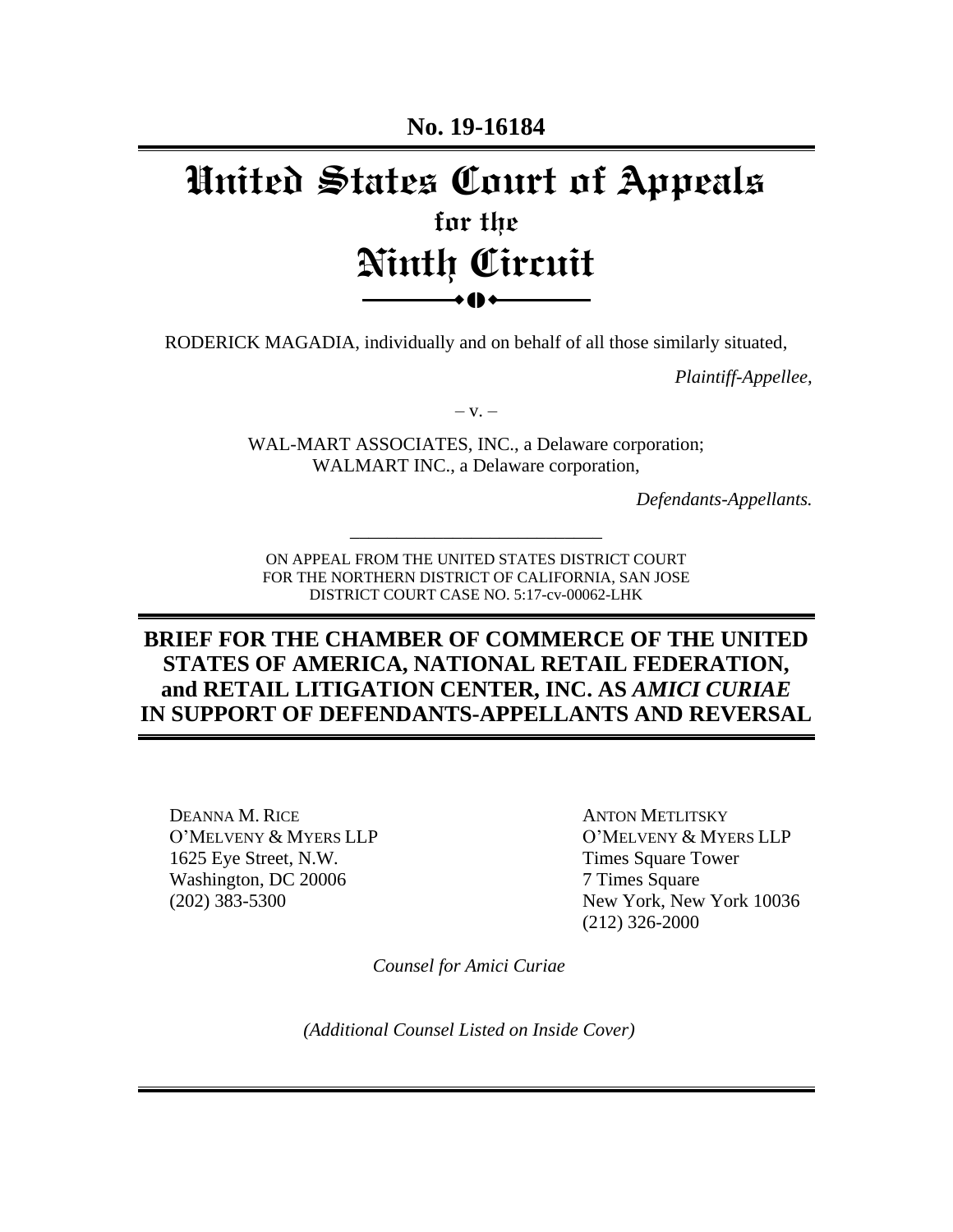STEVEN P. LEHOTSKY JONATHAN D. URICK U.S. CHAMBER LITIGATION CENTER 1615 H Street, N.W. Washington, DC 20062 (202) 463-5337

*Counsel for Amicus Curiae Chamber of Commerce of the United States of America*

STEPHANIE MARTZ NATIONAL RETAIL FEDERATION 1101 New York Avenue, N.W. Washington, DC 20005 (202) 783-7971

*Counsel for Amicus Curiae National Retail Federation*

DEBORAH R. WHITE RETAIL LITIGATION CENTER, INC. 1700 N. Moore Street, Suite 2250 Arlington, Virginia 22209 (703) 600-2067

*Counsel for Amicus Curiae Retail Litigation Center, Inc.*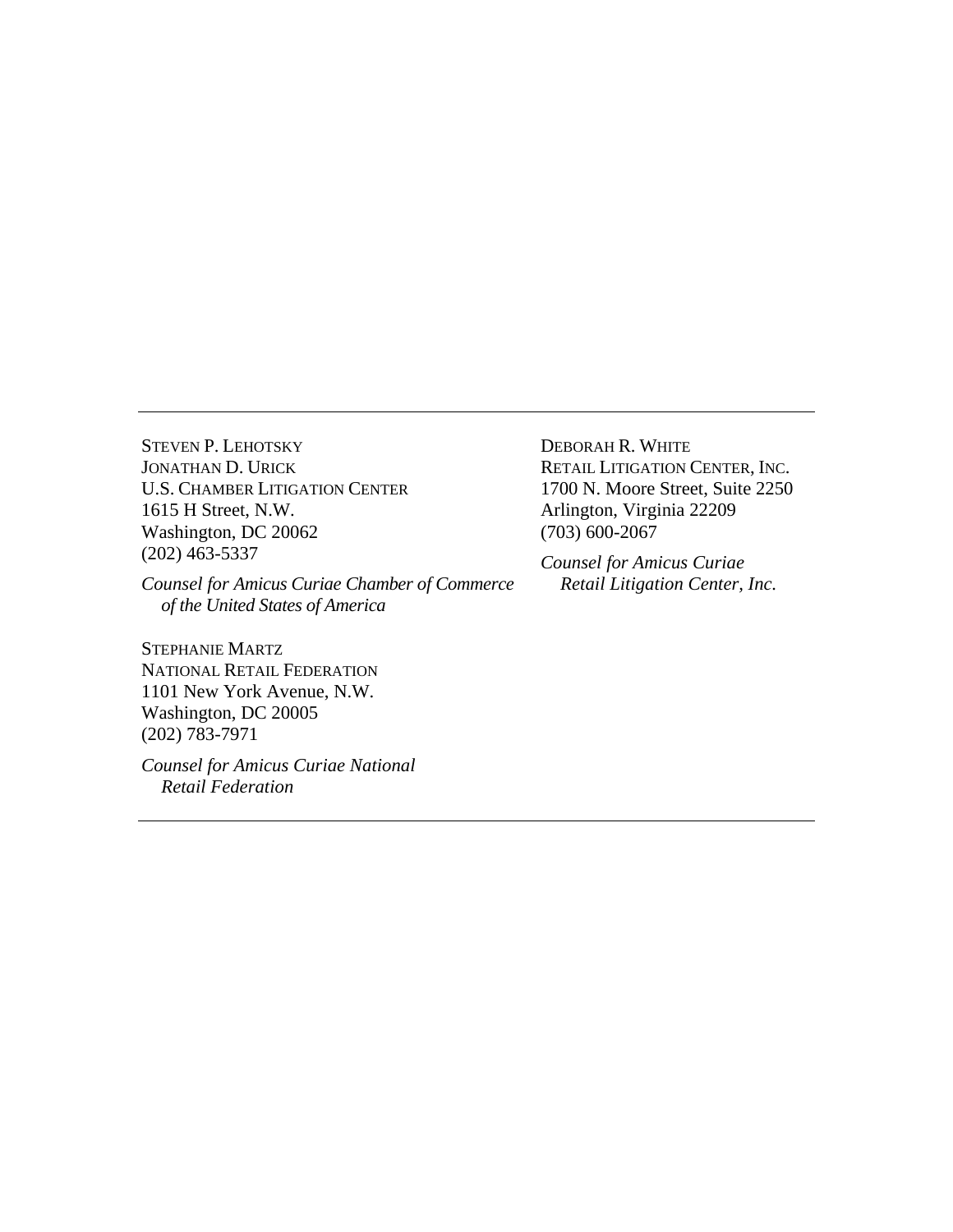## **CORPORATE DISCLOSURE STATEMENT**

*Amici curiae* the Chamber of Commerce of the United States of America, National Retail Federation, and Retail Litigation Center, Inc., have no parent corporation, and no publicly held corporation owns 10% or more of their stock.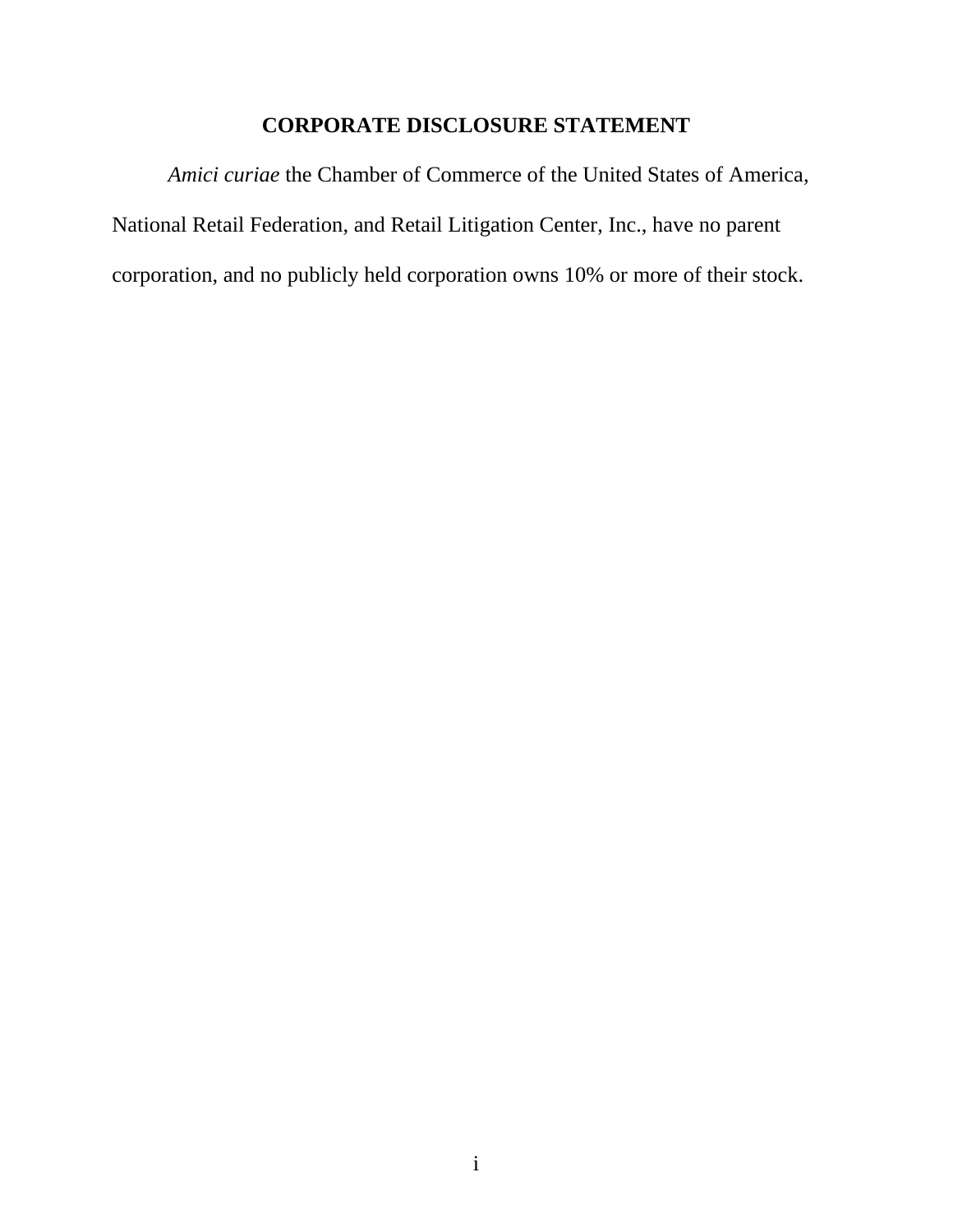# **TABLE OF CONTENTS**

| I. | The District Court Misconstrued California Labor Code § 226(a), And<br>In Doing So Created Substantial Compliance Challenges For |                                                                                                                                        |     |
|----|----------------------------------------------------------------------------------------------------------------------------------|----------------------------------------------------------------------------------------------------------------------------------------|-----|
|    | A.                                                                                                                               | The District Court's Interpretation Of California Labor Code<br>§ 226(a)(6) and (9) Cannot Be Reconciled With The Plain                |     |
|    | <b>B.</b>                                                                                                                        | The District Court's Expansive, Atextual Interpretations Of The<br>Labor Code Expose Employers To Serious Compliance                   |     |
| Π. | The District Court's Decision Is Inconsistent With Well-Established                                                              |                                                                                                                                        |     |
|    | A.                                                                                                                               | An Alleged Labor Code Violation Divorced From Any<br>Concrete Harm Does Not Suffice To Establish Article III                           |     |
|    | <b>B.</b>                                                                                                                        | The District Court's Award Of PAGA Penalties For Alleged<br>Meal-Break Violations That Did Not Impact Magadia In Any                   | .21 |
| Ш. |                                                                                                                                  | The District Court's Decision Invites Frivolous Litigation That Harms<br>California Employers And Provides Little Benefit To Employees | .25 |
|    |                                                                                                                                  |                                                                                                                                        | .29 |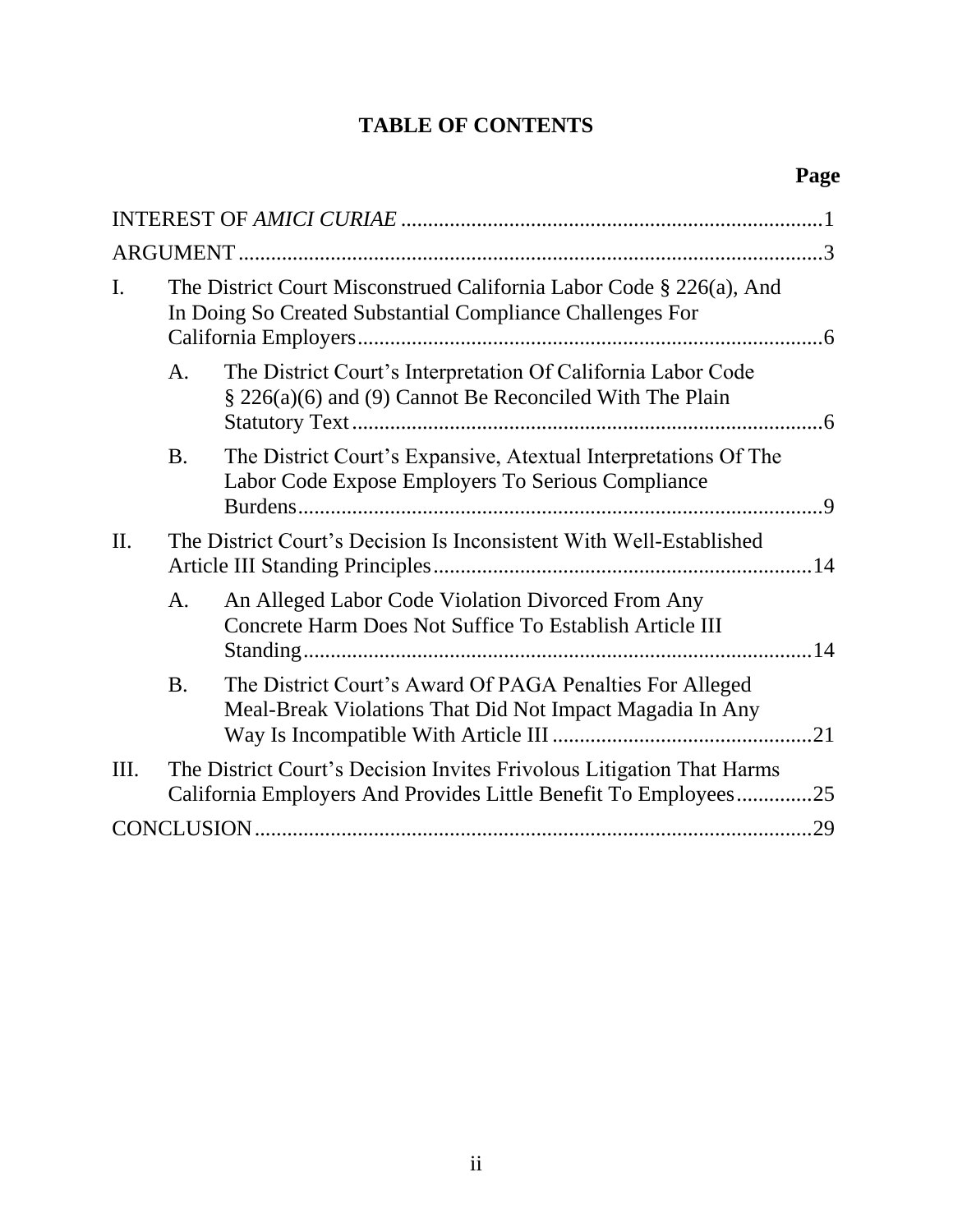## **TABLE OF AUTHORITIES**

| <b>Cases</b>                                   |
|------------------------------------------------|
| Adams v. Luxottica U.S. Holdings Corp.,        |
| Cantrell v. City of Long Beach,                |
| Clarke v. First Transit, Inc.,                 |
| DaimlerChrysler Corp. v. Cuno,                 |
| Encino Motorcars, LLC v. Navarro,              |
| Ferra v. Loews Hollywood Hotel, LLC,           |
| Frank v. Gaos,                                 |
| Garnett v. ADT LLC,                            |
| Gladstone, Realtors v. Village of Bellwood,    |
| Henry M. Lee Law Corp. v. Super. Ct.,          |
| Hollingsworth v. Perry,                        |
| Huff v. Securitas Security Services USA, Inc., |
| Jones v. Longs Drug Stores California, Inc.,   |
| Lierboe v. State Farm Mut. Auto. Ins. Co.,     |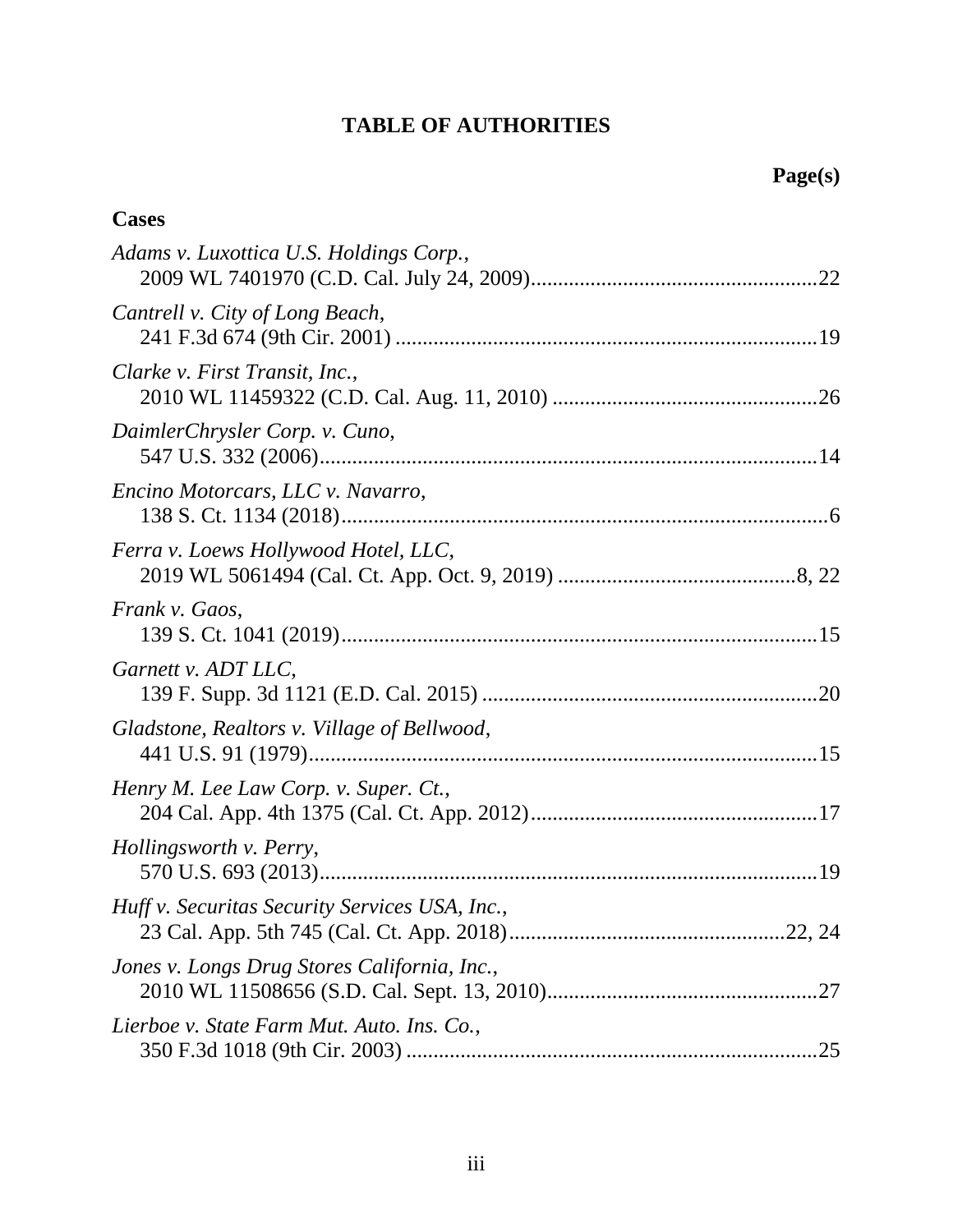# **TABLE OF AUTHORITIES (continued)**

| Lujan v. Defenders of Wildlife,                                  |
|------------------------------------------------------------------|
| Mays v. Wal-Mart Stores, Inc.,                                   |
| Medlock v. Taco Bell Corp.,                                      |
| O'Shea v. Littleton,                                             |
| Olson v. Auto. Club of S. California,                            |
| Reiter v. Sonotone Corp.,                                        |
| Robins v. Spokeo, Inc.,                                          |
| Soto v. Motel 6 Operating, L.P.,                                 |
| Spokeo, Inc. v. Robins,                                          |
| Summers v. Earth Island Inst.,                                   |
| Taylor v. W. Marine Prods., Inc.,                                |
| Town of Chester, N.Y. v. Laroe Estates, Inc.,                    |
| Vt. Agency of Nat. Res. v. United States ex rel. Stevens,<br>.24 |
| Warth v. Seldin,<br>.23                                          |
| Williams v. Super. Ct.,                                          |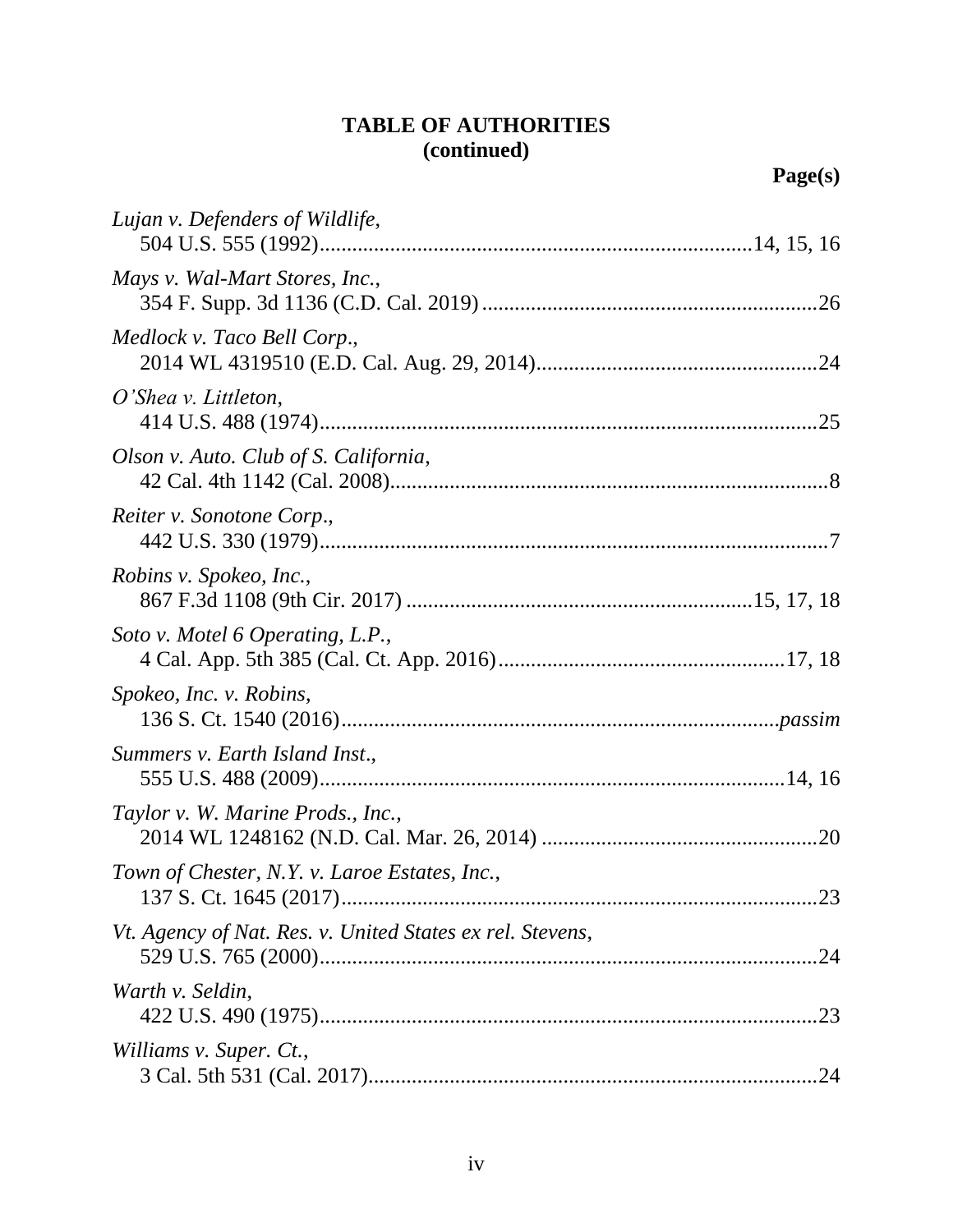# **TABLE OF AUTHORITIES** (continued)

## **Statutes**

| <b>Other Authorities</b>                                        |  |
|-----------------------------------------------------------------|--|
| 4 Employment Coordinator Compensation (Westlaw Mar. 2019        |  |
| AB 1654, Analysis of S. Comm. on Labor and Industrial Relations |  |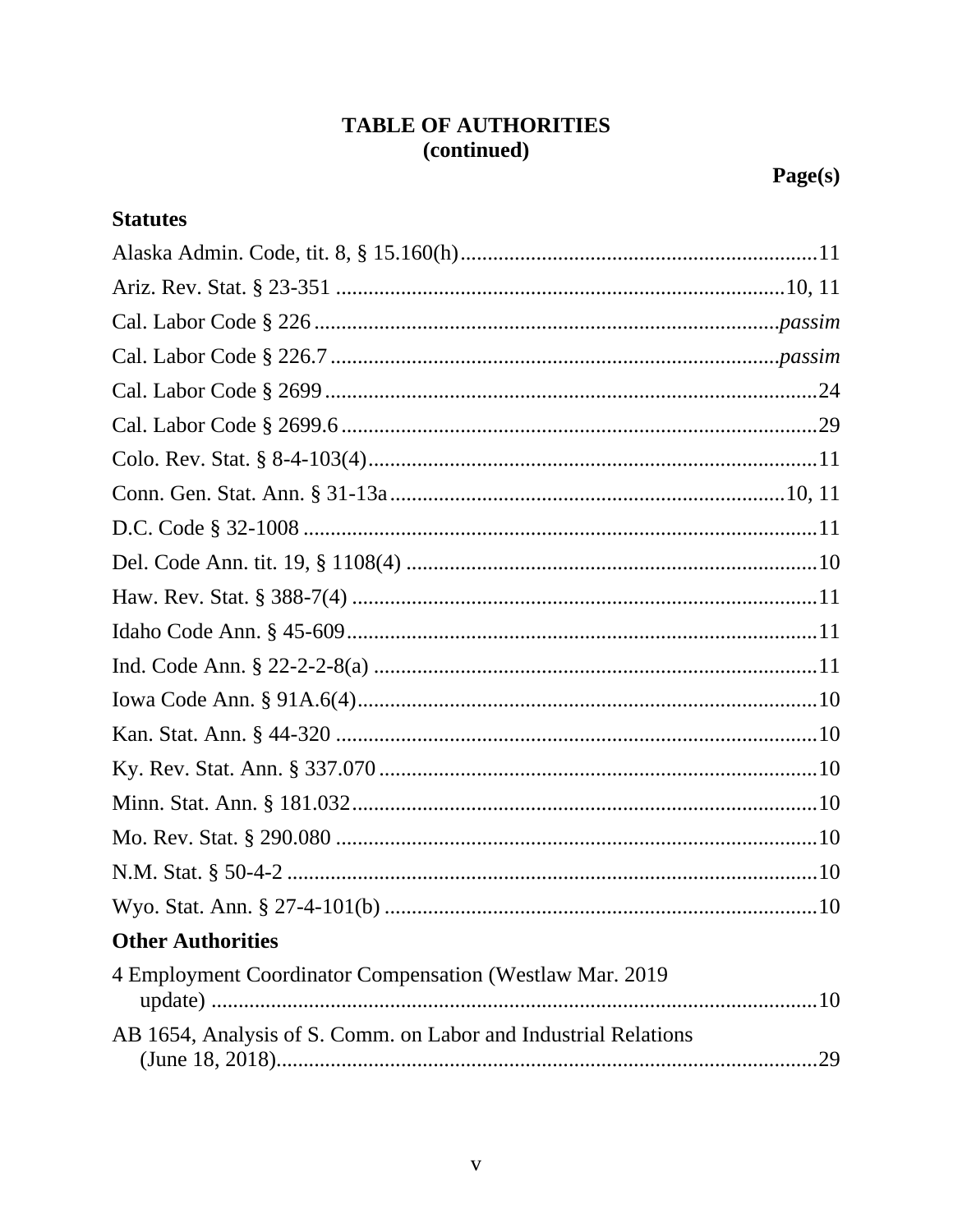# **TABLE OF AUTHORITIES (continued)**

| Alexander M. Tait, The Gang Settles A Labor Classification Suit: The<br>Price-Uber Settlement Has Finally Been Approved, Lejer (Jan. 25, | .27 |
|------------------------------------------------------------------------------------------------------------------------------------------|-----|
| Dorothy Atkins, Safeway Gets Nod for \$12M PAGA Deal Ending                                                                              | 27  |
| Dorothy Atkins, Safeway's \$1.45M PAGA Deal Over Pay Stubs Gets                                                                          | .28 |
| Dorothy Atkins, Target's \$9M PAGA Deal Ending Seating Suits                                                                             | .28 |
| Dorothy Atkins, <i>Walgreens' \$15M PAGA Deal Ending Seating Suit</i>                                                                    | .28 |
| Matthew J. Goodman, The Private Attorney General Act: How to<br><i>Manage the Unmanageable, 56 Santa Clara L. Rev. 413 (2016)</i>        | 25  |
| Melissa Daniels, Calif. Judge OKs \$7.75M Uber Driver Deal Over                                                                          | .27 |
| Suzy Lee, "We've Received A PAGA Notice—Now What?" An                                                                                    | 26  |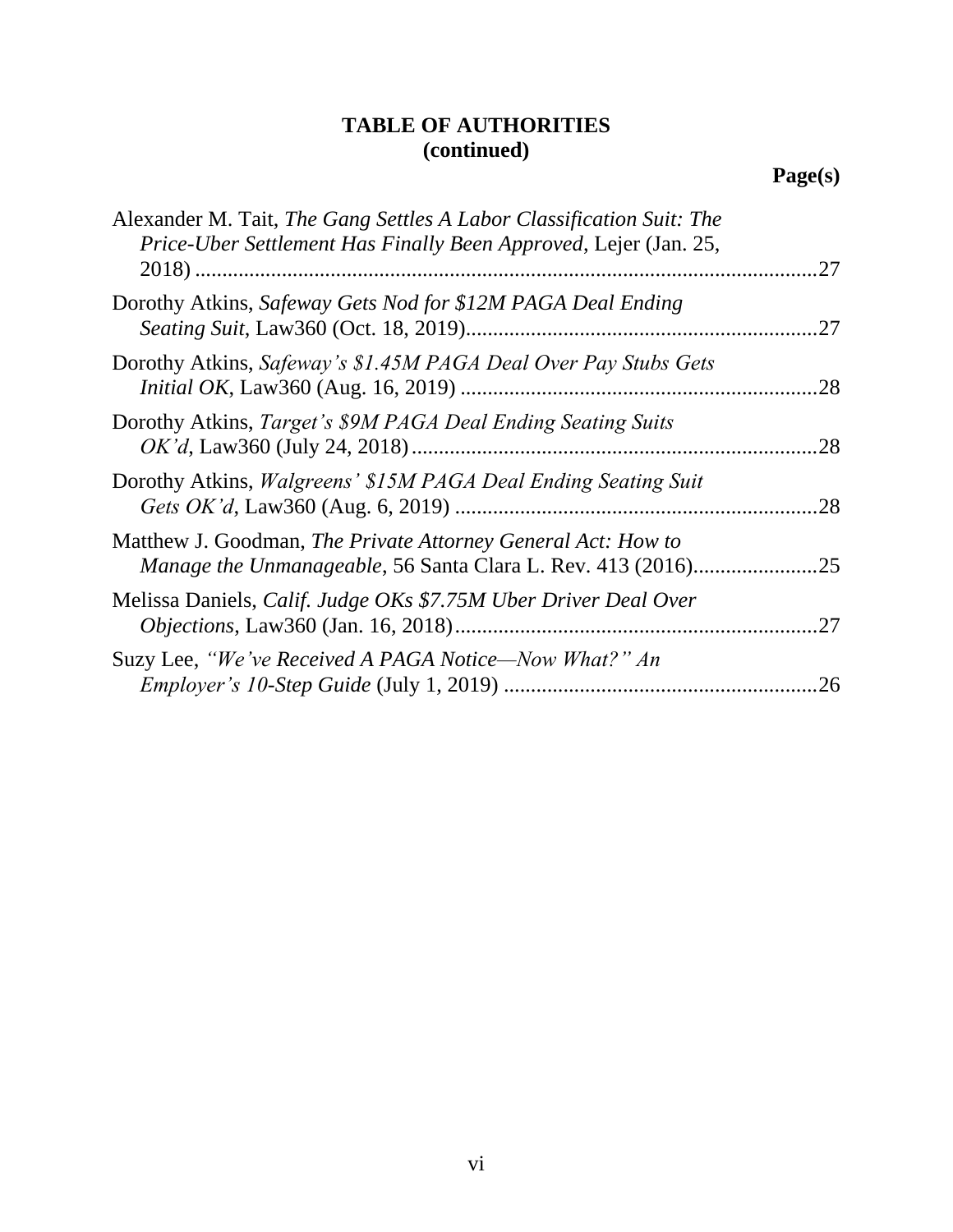#### **INTEREST OF** *AMICI CURIAE***<sup>1</sup>**

<span id="page-8-0"></span>The Chamber of Commerce of the United States of America is the world's largest business federation. The Chamber represents 300,000 direct members and indirectly represents the interests of more than three million companies and professional organizations of every size, in every industry sector, and from every region of the country. The Chamber represents the interests of its members in matters before the courts, Congress, and the Executive Branch. To that end, the Chamber regularly files *amicus curiae* briefs in cases that raise issues of vital concern to the Nation's business community.

The National Retail Federation is the world's largest retail trade association, representing discount and department stores, home goods and specialty stores, Main Street merchants, grocers, wholesalers, chain restaurants, and internet retailers from the United States and more than 45 countries. Retail is the largest private-sector employer in the United States, supporting one in four U.S. jobs approximately 42 million American workers—and contributing \$2.6 trillion to the annual GDP. NRF periodically submits *amicus curiae* briefs in cases raising significant legal issues for the retail community. Specifically, NRF has filed briefs

<sup>&</sup>lt;sup>1</sup> The parties have consented to the filing of this brief. No counsel for a party authored this brief in whole or in part, and no person or entity other than *amici*, their members, or their counsel has made any monetary contribution intended to fund the preparation or submission of this brief.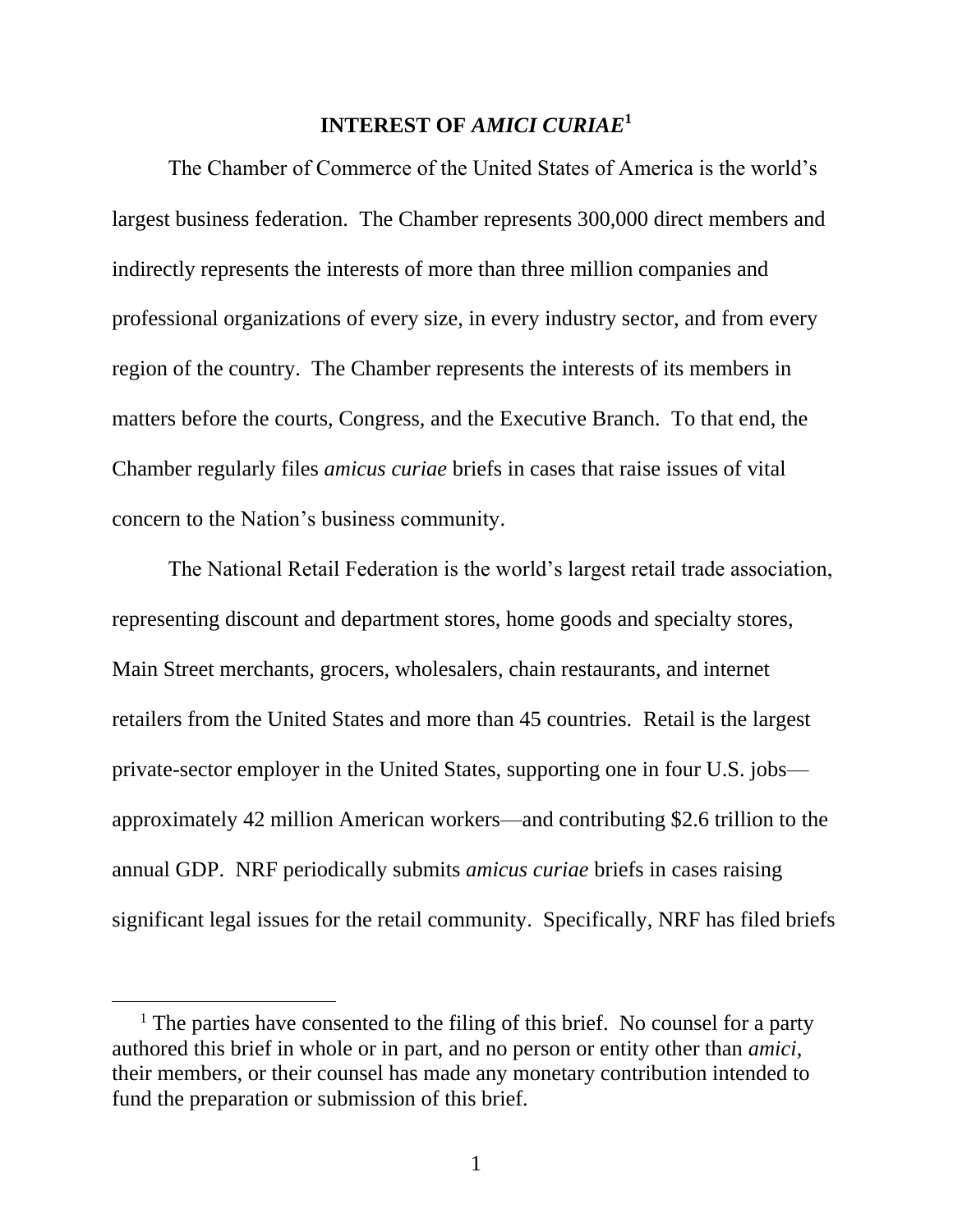in cases pertaining to California labor and employment laws, including wage and hour laws and orders and lawsuits involving the Private Attorneys General Act.

The Retail Litigation Center, Inc. is the only public policy organization dedicated solely to representing the retail industry in the judiciary. The RLC's members include many of the country's largest and most innovative retailers. They employ millions of workers throughout the United States, provide goods and services to tens of millions of consumers, and account for tens of billions of dollars in annual sales. The RLC seeks to provide courts with retail-industry perspectives on important legal issues impacting its members, and to highlight the potential industry-wide consequences of significant pending cases. Since its founding in 2010, the RLC has participated as an *amicus* in more than 150 judicial proceedings of importance to retailers.

The district court's decision expands the scope of California's already broad and complex labor laws beyond the plain language of the Labor Code's text, and in doing so imposes significant burdens on employers charged with complying with those provisions, who face potentially massive penalties if they fail to do so (even unwittingly). It also extends to employees Article III standing to sue for alleged violations of California's wage-statement laws in federal court even where those employees expressly admit that they have not been injured by those statements, and permits employees to sue for alleged Labor Code violations that did not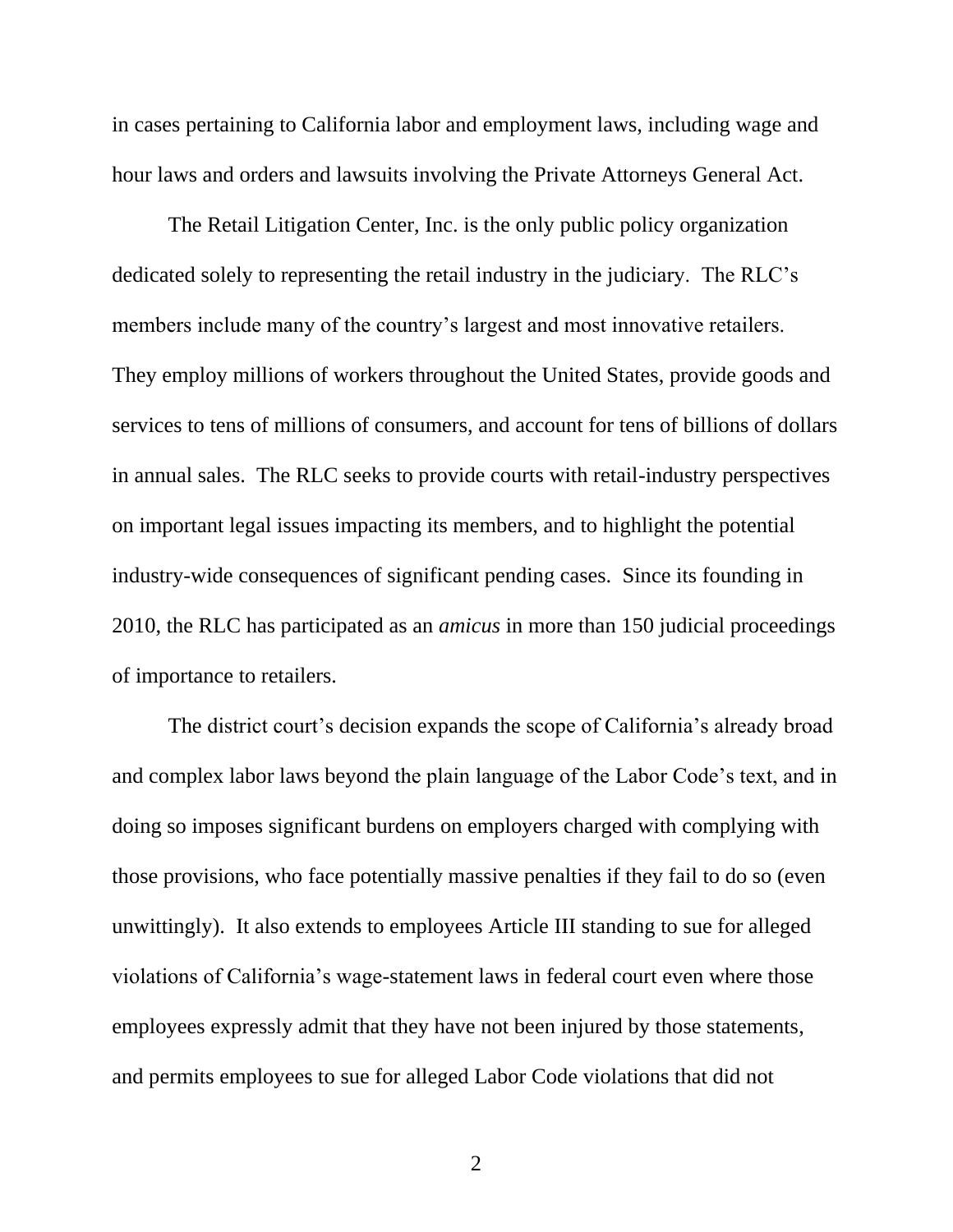personally affect them at all. Allowing such claims to proceed not only exceeds the constitutional role of the federal courts, but also encourages abusive, lawyerdriven litigation. Because many of *amici*'s members and affiliates are targets for claims under the California Labor Code—and particularly claims brought under California's Private Attorneys General Act ("PAGA"), which authorizes employees to sue to recover penalties on behalf of themselves, other employees, and the State for alleged Labor Code violations—*amici* have a strong interest in ensuring that federal courts both rigorously apply the Labor Code as written and strictly enforce Article III's standing requirements to ensure that actions under that Code are aimed at addressing real harm—not just lining plaintiffs' lawyers' pockets.

#### **ARGUMENT**

<span id="page-10-0"></span>The district court below awarded nearly \$102 million in statutory damages and penalties against appellants Wal-Mart Associates, Inc. and Wal-Mart, Inc. (collectively, "Wal-Mart"), the overwhelming majority of which were based on Wal-Mart's issuance of wage statements that allegedly did not comply with California Labor Code  $\S 226(a)$ .<sup>2</sup> Section 226(a) requires employers to supply

<sup>2</sup> The court awarded \$48,046,000 in statutory damages and \$48,046,000 in PAGA penalties on the plaintiff's  $\S 226(a)(9)$  claim and \$5,785,700 in PAGA penalties (but no statutory damages) on his § 226(a)(6) claim. D. Ct. Doc. 217 at 66-67. The court also awarded \$70,000 in PAGA penalties (but no statutory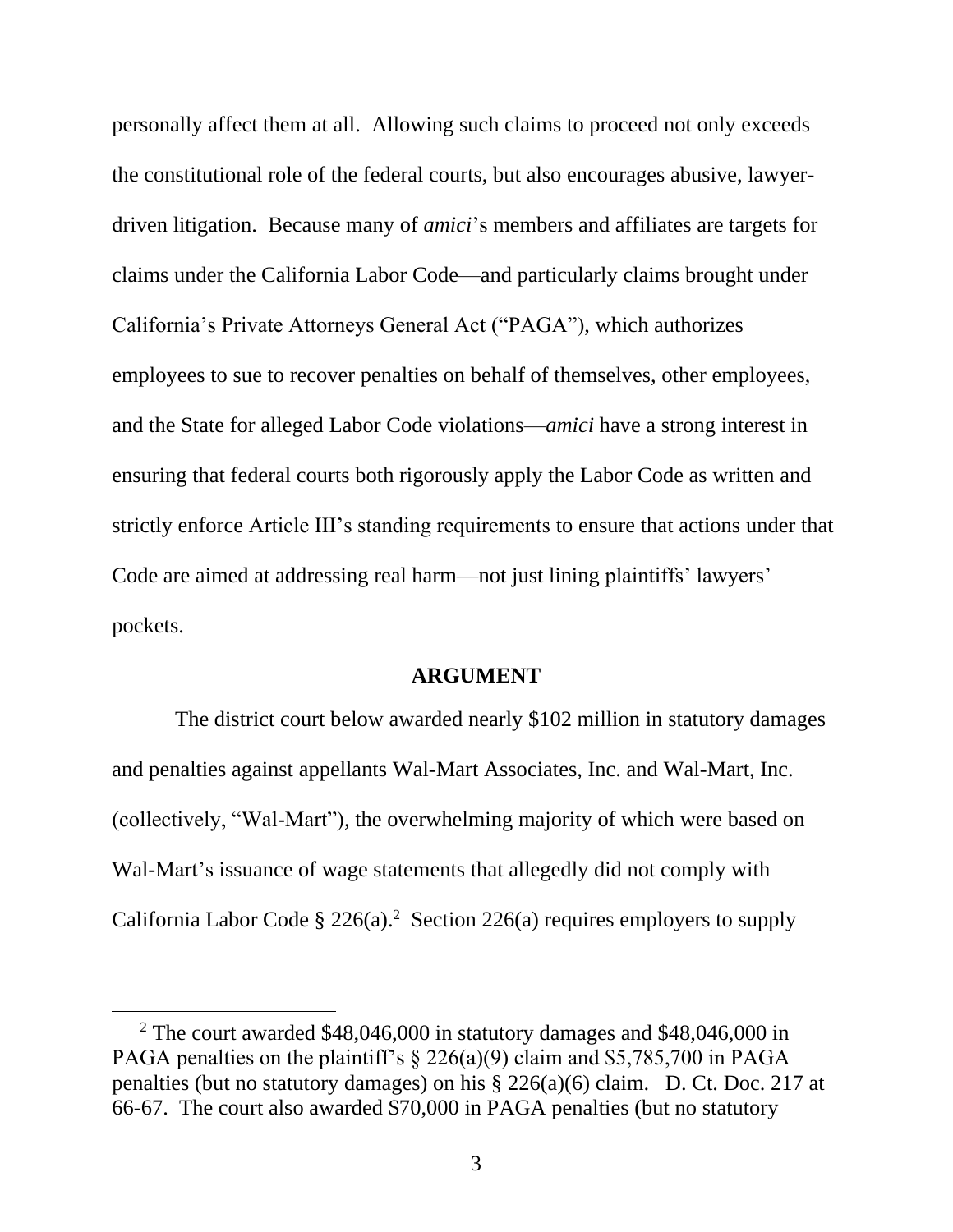their employees with wage statements containing particular information, including (as relevant here) hourly pay rates, hours worked, and the beginning and end dates of the pay period covered by the statement. Plaintiff Roderick Magadia identified two alleged faults with the statements provided by Wal-Mart—faults that he admits caused him no injury, but that nevertheless resulted in a gargantuan damages award. First, he asserted that the wage statements provided to Wal-Mart employees when their employment with the company is terminated do not comply with § 226 because those statements, unlike the biweekly statements that Wal-Mart also provides, do not include the pay-period start and end dates. Second, Magadia alleged that Wal-Mart violated § 226 by reporting after-the-fact adjustments to employees' overtime pay based on quarterly bonuses as a lump sum, rather than in terms of an "hourly rate in effect during the pay period" with a "corresponding number of hours worked at" that rate.

<span id="page-11-0"></span>The district court found Wal-Mart liable on both theories, but only by ignoring the plain meaning of the statutory text and imposing a generalized obligation to include all information the court deemed necessary for the employee to determine whether a paycheck was correctly calculated. The court further erred in concluding that Magadia had Article III standing to pursue his § 226 claims in

<span id="page-11-1"></span>damages) on Magadia's claim under Labor Code § 226.7, relating to meal-break requirements. *Id*.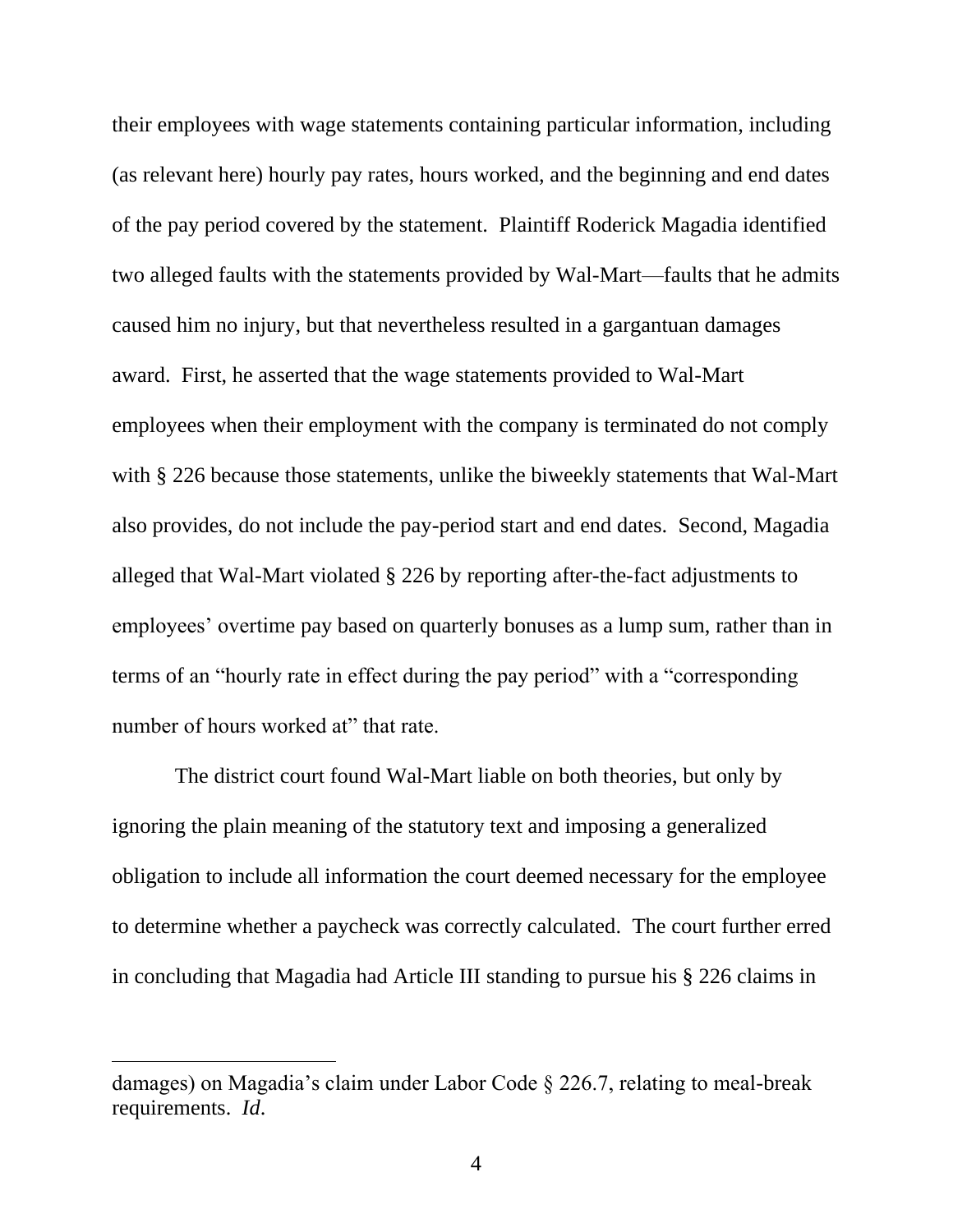federal court, despite his express testimony that he was not injured by the wage statements he received. That holding is contrary to established Supreme Court authority (not to mention common sense). So, too, is the court's holding that Magadia could recover PAGA penalties for *another* alleged Labor Code violation related to the timing of meal breaks—one that had not affected Magadia at all.

These errors not only violate well-established legal doctrine but, if allowed to stand, will also result in significant adverse practical consequences. The court's expansive interpretation of the Labor Code, which reaches well beyond the plain meaning of its text, presents serious challenges for employers attempting to comply with California's already detailed and complex labor laws. And the court's broad reading of the substantive provisions at issue, combined with its lax approach to Article III standing, will only further encourage the already sizable subset of PAGA litigation that is not about remedying real harms to employees, but generating fees for plaintiffs' lawyers.

For all of these reasons, this Court should reverse the lower court.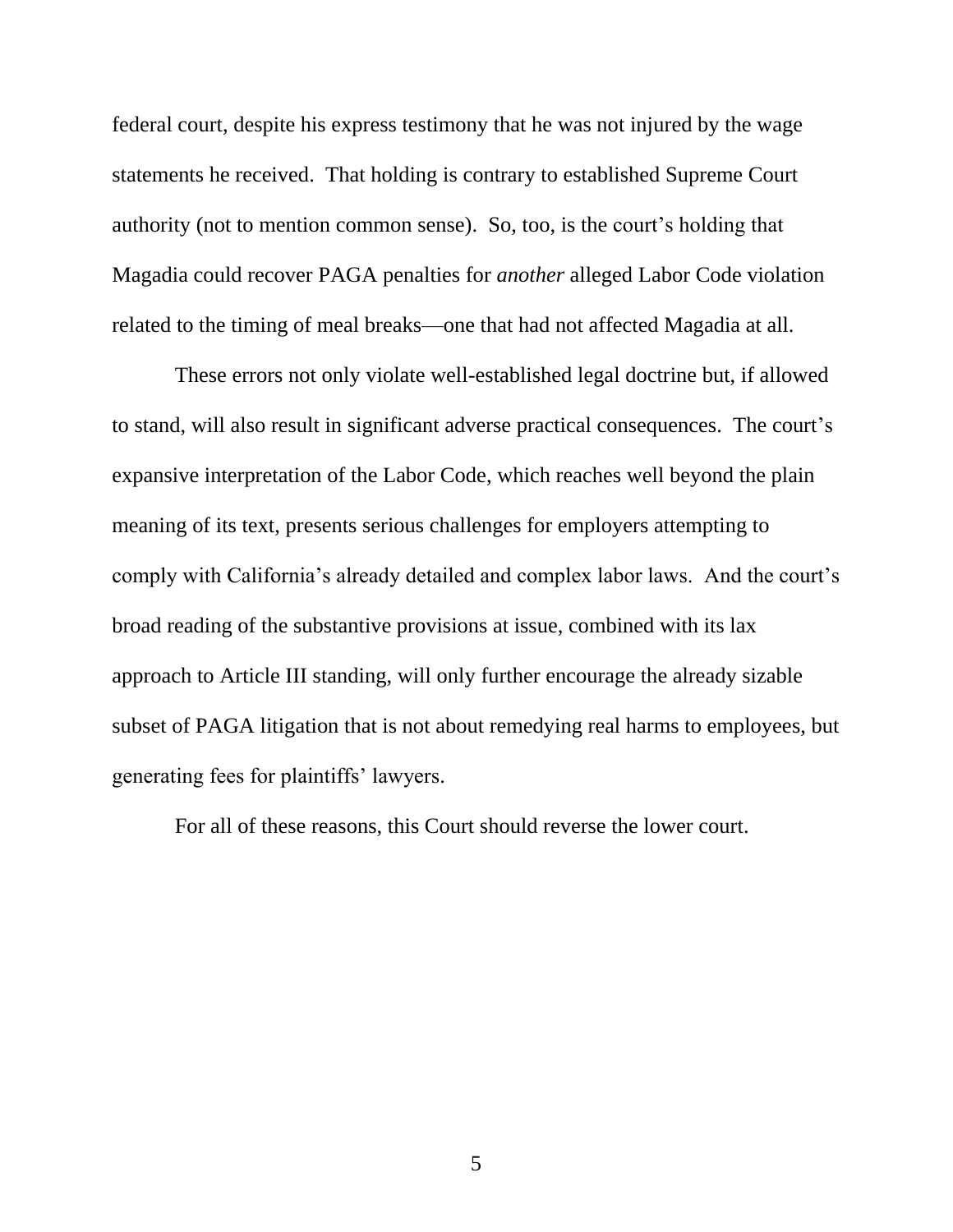<span id="page-13-0"></span>**I. The District Court Misconstrued California Labor Code § 226(a), And In Doing So Created Substantial Compliance Challenges For California Employers**

#### <span id="page-13-1"></span>**A. The District Court's Interpretation Of California Labor Code § 226(a)(6) and (9) Cannot Be Reconciled With The Plain Statutory Text**

As relevant here, California Labor Code § 226 directs that "[a]n employer, semimonthly or at the time of each payment of wages, shall furnish to his or her employee … an accurate itemized statement in writing showing" various information listed in the statute. Cal. Labor Code § 226(a). The claims in this case concern two requirements imposed by § 226(a): that the wage statement show "the inclusive dates of the period for which the employee is paid," *id.* § 226(a)(6), and that the statement must reflect "all applicable hourly rates in effect during the pay period and the corresponding number of hours worked at each hourly rate by the employee," *id.* § 226(a)(9). The district court's construction of each provision is irreconcilable with its text.

1. The district court concluded that Wal-Mart violated § 226(a)(6) because the statements of final pay it provides upon termination of employment with the company do not list the pay-period start and end dates. But it is undisputed that Wal-Mart *also* provides biweekly wage statements that *do* reflect the associated pay-period dates to terminated employees in accordance with its ordinary biweekly pay schedule (and that all the other biweekly wage statements Wal-Mart provides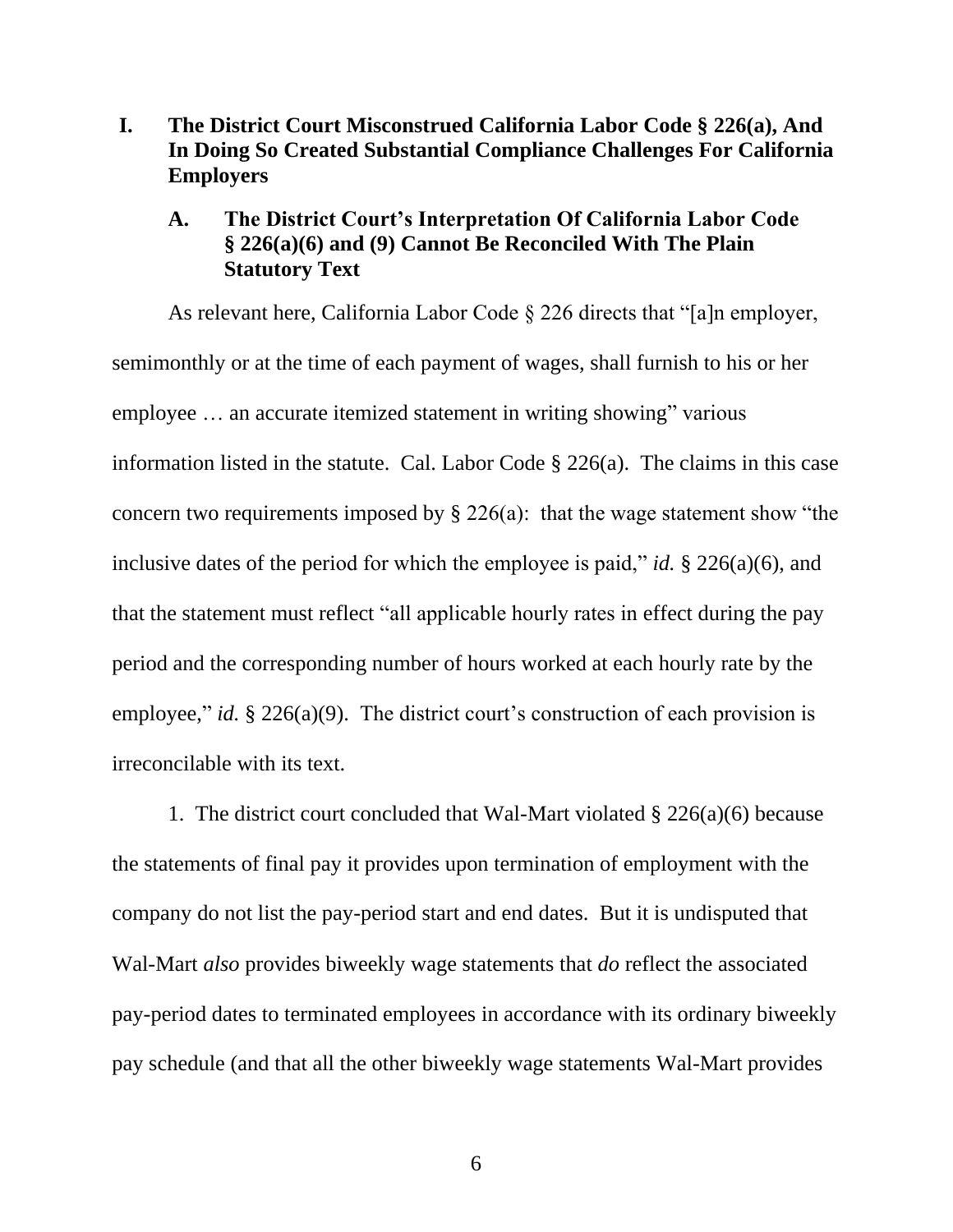<span id="page-14-1"></span><span id="page-14-0"></span>to employees include this information). *See* D. Ct. Doc. 217 at 5-6. That fact should have precluded liability, as § 226(a) requires that an employer supply a compliant wage statement "semimonthly *or* at the time of each payment of wages." Cal. Labor Code § 226(a) (emphasis added). The word "or" obviously "is almost always disjunctive," *Encino Motorcars, LLC v. Navarro*, 138 S. Ct. 1134, 1141 (2018) (quotation omitted), and ordinary canons of construction direct "that terms connected by a disjunctive be given separate meanings, unless the context dictates otherwise," *Reiter v. Sonotone Corp*., 442 U.S. 330, 339 (1979). Nothing about the context surrounding § 226(a) calls for deviation from that firmly established baseline rule here, so the fact that Wal-Mart indisputably *did* set forth the payperiod start and end dates in its "semimonthly" paychecks renders irrelevant whether it also did so "at the time of each payment of wages." The district court's contrary construction reads the "or" in  $\S 226(a)$  as an "and," impermissibly altering its meaning.

2. The district court also erred in reading § 226(a)(9) to require Wal-Mart to report overtime adjustments based on its payment of quarterly bonuses in an hourly-rate-and-hours-worked format. Section 226(a)(9) instructs that wage statements must reflect "all applicable hourly rates in effect during the pay period and the corresponding number of hours worked at each hourly rate by the employee." The lump-sum payments coded as "OVERTIME/INCT" in the wage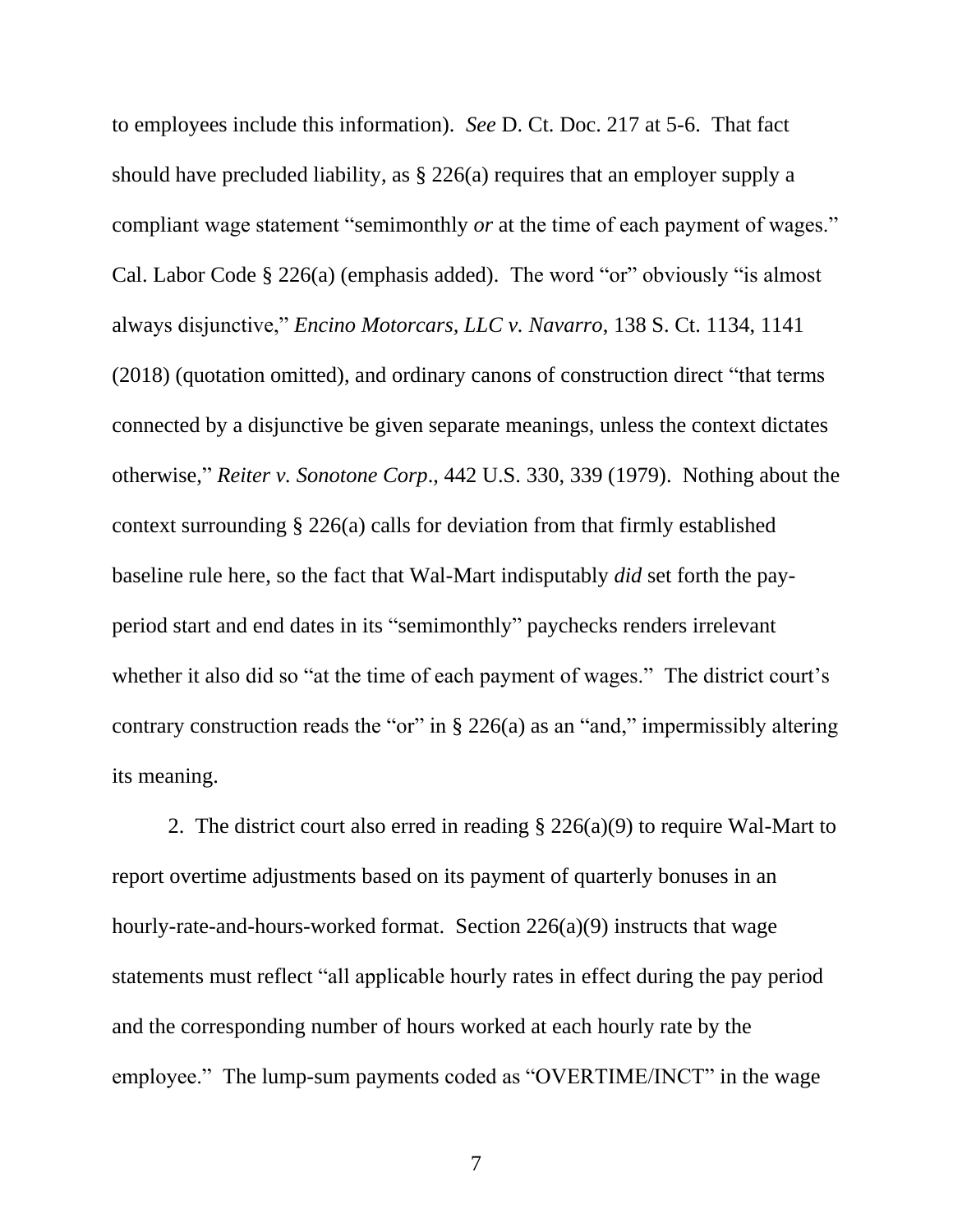statements at issue, however, do not derive from an "applicable hourly rate[] in effect during the pay period" covered by the wage statement, nor is there any "corresponding number of hours worked" by the employee at any such a rate during the relevant pay period. Rather, the payments in question represent additional compensation associated with overtime hours worked in *earlier* pay periods, triggered by Wal-Mart's payment of variable quarterly incentive awards (i.e., bonuses), which retroactively affects the base pay rate that must be used in calculating overtime pay under California law. *See* D. Ct. Doc. 217 at 5. As the district court acknowledged, calculation of the adjustment is "not a simple matter of multiplying an hourly wage by the number of hours worked." D. Ct. Doc. 217 at 53. And there is no requirement in the California Labor Code that wages that *do not* derive from payment of an hourly rate must nevertheless be stated in terms of an hourly rate, particularly when those the wages were paid for work *outside* the relevant work period.

<span id="page-15-1"></span><span id="page-15-0"></span>The now-familiar maxim that statutes should be read according to their text thus suffices to resolve this case. *See Olson v. Auto. Club of S. California*, 42 Cal. 4th 1142, 1147 (Cal. 2008) ("Statutory interpretation begins with an analysis of the statutory language," and "[i]f the statute's text evinces an unmistakable plain meaning, [the court] need go no further." (quotation omitted)); *see also Ferra v. Loews Hollywood Hotel, LLC*, 2019 WL 5061494, at \*3 (Cal. Ct. App. Oct. 9,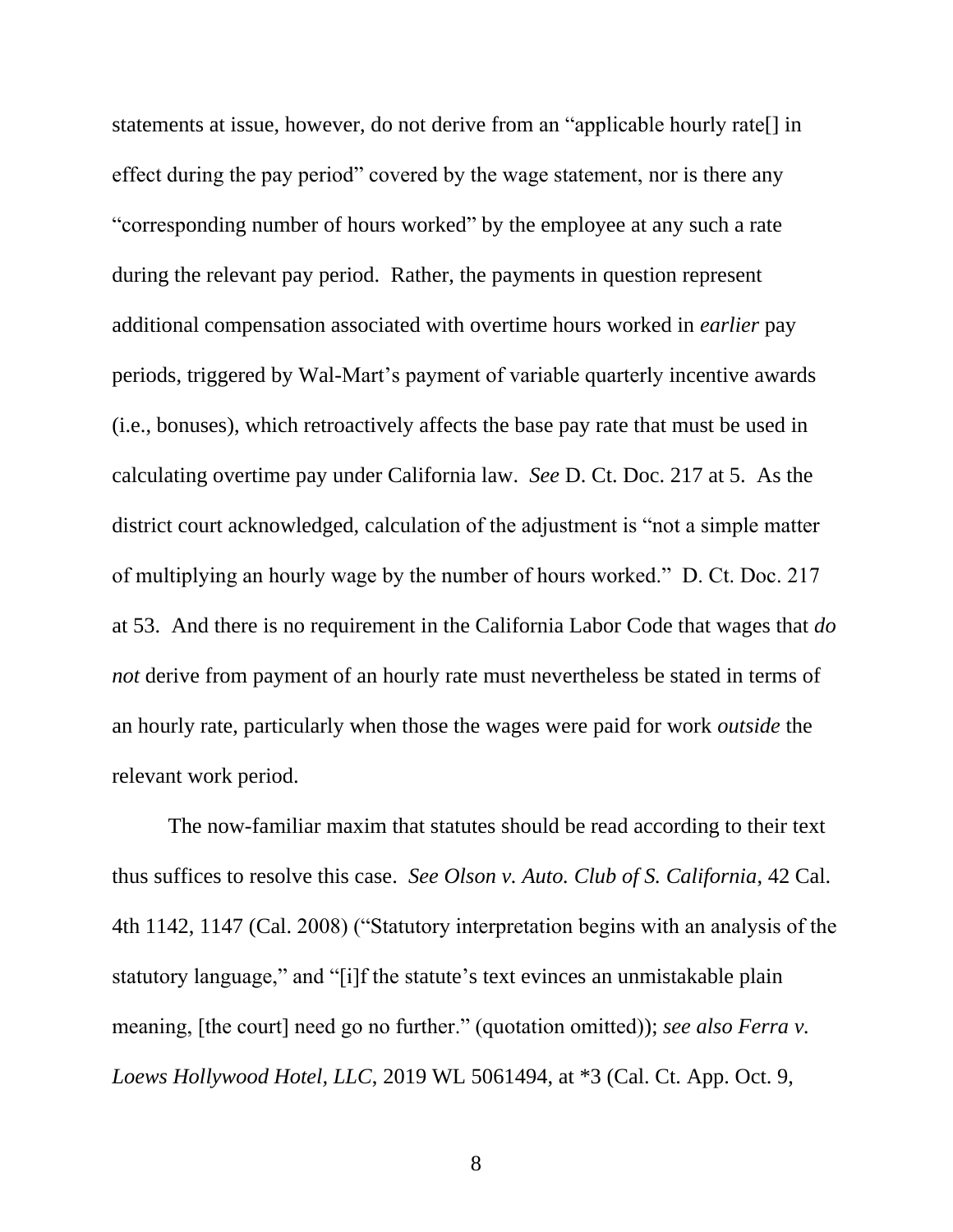2019) (applying "basic principle" that court "must look first to the words of the statute" in construing Labor Code  $\S 226.7$  and rejecting interpretation adopted by the district court in this case (quotation omitted)). Adherence to that rule is particularly appropriate in the context here, where the alleged violations can often be entirely technical—as described further below, the plaintiff here admitted that he was not harmed by them—and yet the statutory penalties are exorbitant. Nearly all of the more than \$101 million judgment here was for alleged wage-statement violations—more than \$101 million because a judge concluded that Wal-Mart wrote the wrong thing on pay stubs, without any finding of the kind of substantial harm that one would expect to precede such a large award. Courts should always apply statutes as written, but a more than \$101 million award for a harmless error makes clear the stakes: if such lawsuits are appropriate at all, *but see infra* at Part II, courts should at least ensure that such substantial awards do not rest on rules made up entirely by judges and never approved by the Legislature.

#### <span id="page-16-0"></span>**B. The District Court's Expansive, Atextual Interpretations Of The Labor Code Expose Employers To Serious Compliance Burdens**

1. The district court's decision imputing requirements into the Labor Code that the Legislature never adopted presents significant practical problems for California employers—and especially for national employers with employees in both California and many other states, who are expected to comply with the widely varied requirements in each of those jurisdictions.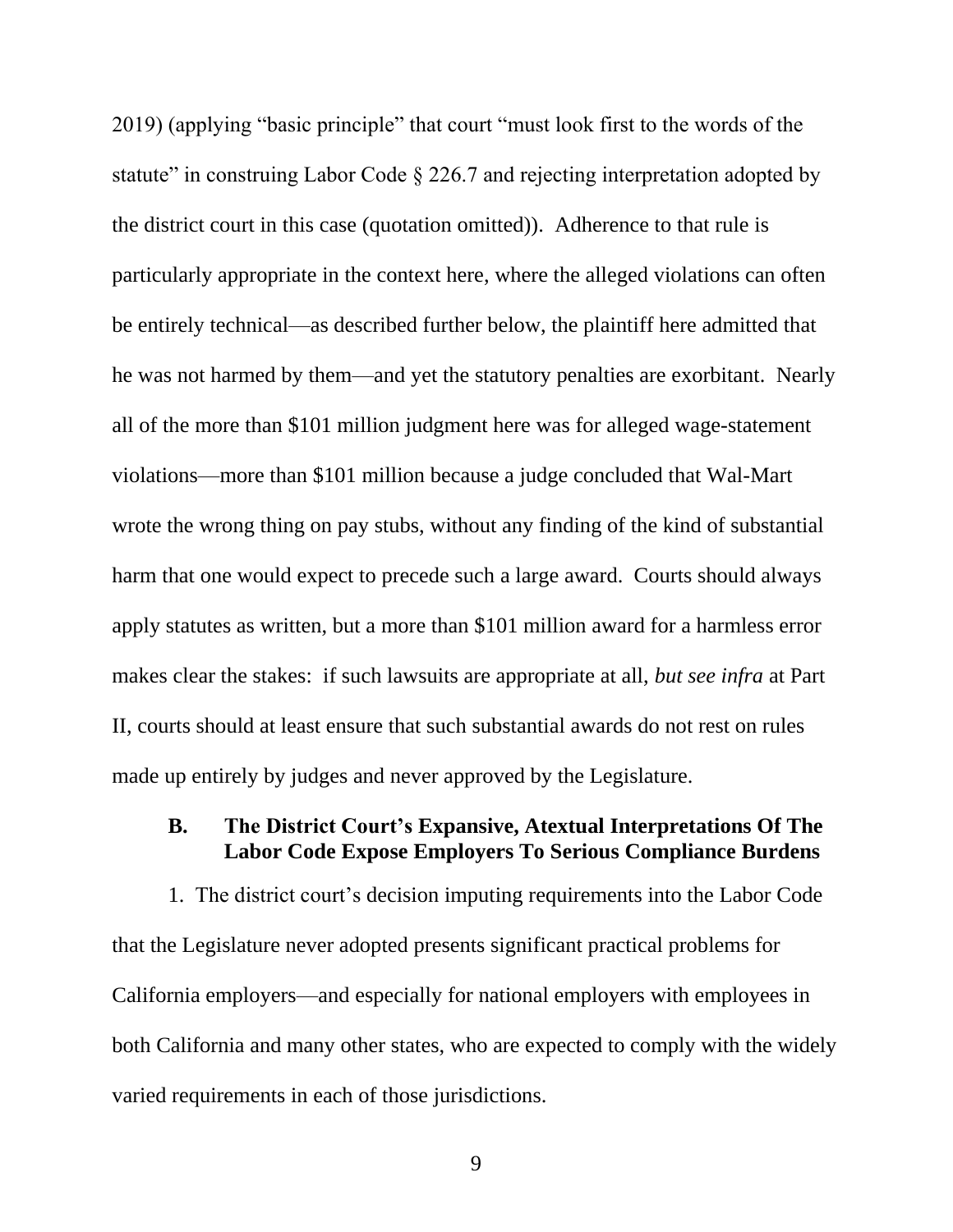<span id="page-17-7"></span><span id="page-17-4"></span><span id="page-17-1"></span>Even with respect to the relatively discrete issue of wage statements, state requirements take many forms. The vast majority of States and many municipalities require the issuance of wage statements, but some do not. *See* 4 Employment Coordinator Compensation, ch. 37 (Westlaw Mar. 2019 update). States that do require wage statements disagree about how often they must be provided. *See, e.g.*, Cal. Labor Code § 226(a) ("semimonthly or at the time of each payment of wages"); Conn. Gen. Stat. Ann. § 31-13a(a) ("[w]ith each wage payment"); Kan. Stat. Ann. § 44-320 ("[u]pon the request of the employee"); Mo. Rev. Stat. § 290.080 ("at least once a month"). They also have varied requirements regarding the form the statements must take. For example, some States allow electronic statements, *see, e.g.*, Ariz. Rev. Stat. § 23-351(E), while some allow electronic statements only if the employee has access to a printer, *see*  Iowa Code Ann. § 91A.6(4); Ky. Rev. Stat. Ann. § 337.070; Minn. Stat. Ann. § 181.032(a). Other States require paper statements. *See, e.g.*, N.M. Stat. § 50-4-  $2<sup>3</sup>$  Yet another set of States leaves the choice to the employee, but even then there is variation: Some require employers to provide electronic statements by default

<span id="page-17-9"></span><span id="page-17-8"></span><span id="page-17-6"></span><span id="page-17-5"></span><span id="page-17-3"></span><span id="page-17-2"></span><span id="page-17-0"></span><sup>&</sup>lt;sup>3</sup> Moreover, where paper wage statements are provided, jurisdictions disagree about the form they must take. In Delaware, for example, an employer must in certain cases provide the statement "on a separate slip." Del. Code Ann. tit. 19, § 1108(4). But in Wyoming, the employer must provide the statements on a "detachable part of the check." Wyo. Stat. Ann. § 27-4-101(b).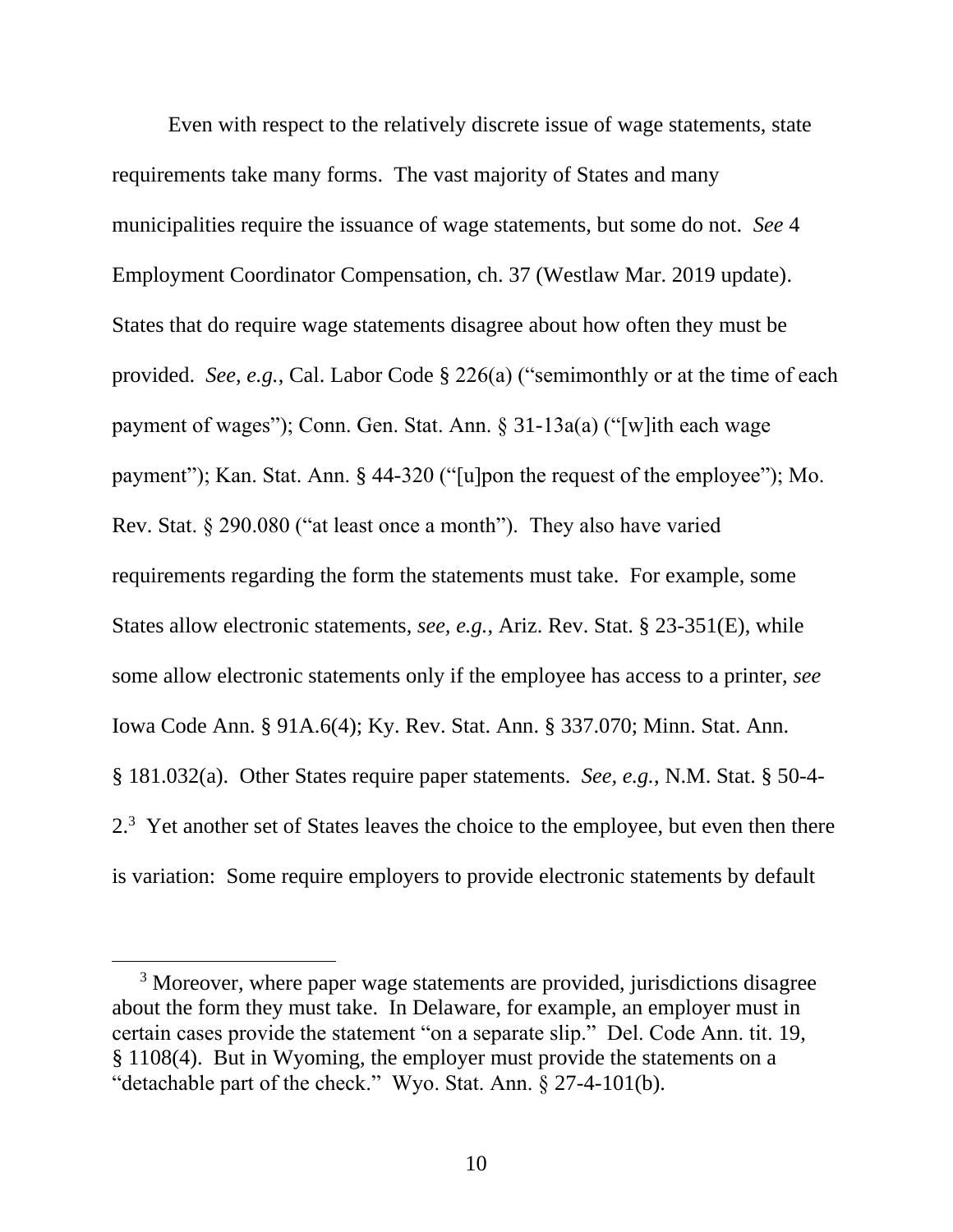but allow their employees to opt *out of* electronic statements, Minn. Stat. Ann. § 181.032(c), while others require employers to provide paper statements by default but allow their employees to opt *into* electronic statements, Haw. Rev. Stat.  $§$  388-7(4).

<span id="page-18-3"></span><span id="page-18-0"></span>States also impose widely varying requirements concerning the contents of wage statements. For example, Arizona requires only that the employer list the employee's earnings and payroll deductions. Ariz. Rev. Stat. § 23-351(E), (F); *see*  Idaho Code Ann. § 45-609 (similar). Alaska, by contrast, requires wage statements to list eleven categories of pay-related information. Alaska Admin. Code, tit. 8, § 15.160(h). There is considerable variation among States between these extremes. *See, e.g.*, Cal. Labor Code § 226 (9 requirements); D.C. Code § 32-1008 (7 requirements); Colo. Rev. Stat. § 8-4-103(4) (6 requirements); Conn. Gen. Stat. Ann. § 31-13a (5 requirements); Ind. Code Ann. § 22-2-2-8(a) (3 requirements).

<span id="page-18-4"></span><span id="page-18-2"></span><span id="page-18-1"></span>Similar variation exists with respect to the laws governing such facets of labor law as minimum wage requirements, timing of wage payments, payment for terminated employees, overtime, and meal and rest breaks.

Given this patchwork of varied state provisions, it is crucial that state laws provide clear notice of wage-statement requirements before an employer may be exposed to \$100-million penalties for non-compliance. It is difficult enough for national employers to keep track of and comply with the multiplicity of state laws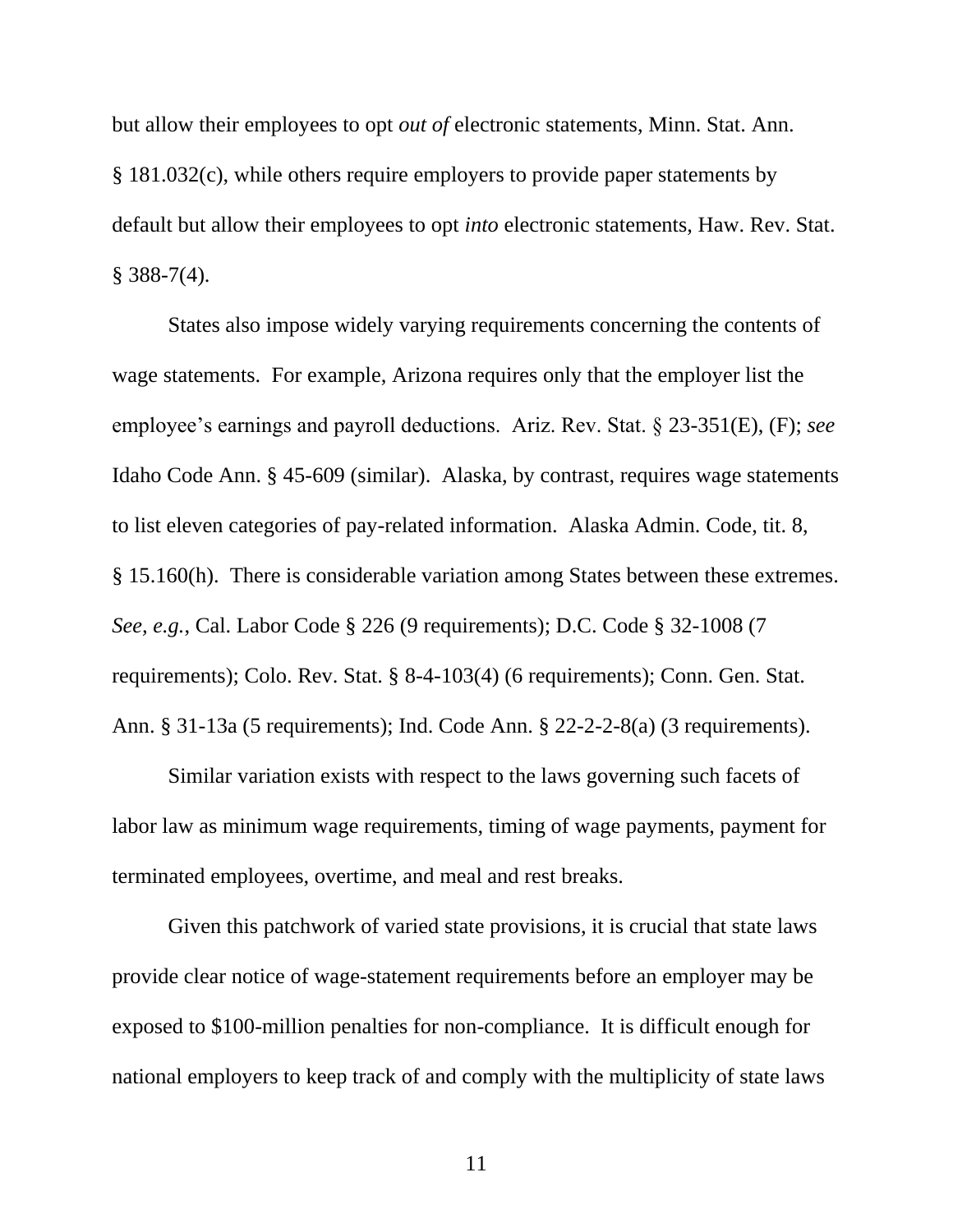if the statutes are interpreted according to their plain terms. Expanding state labor laws to create legal obligations not evident on their face makes the task impossible. And again, hewing to the text is all the more important here because of the severe monetary consequences resulting from even an inadvertent and wholly unintentional failure to comply with the Labor Code's requirements. While statutory damages under § 226 may be awarded only for knowing and intentional violations, courts have held that a plaintiff may recover PAGA penalties absent any such showing. *See* D. Ct. Doc. 217 at 55 (citing *Lopez v. Friant & Assocs., LLC*, 15 Cal. App. 5th 773, 788 (Cal. Ct. App. 2017)). The district court below awarded nearly \$54 million in PAGA penalties alone—and that was after the court exercised its discretion to reduce the penalties awarded below the statutory maximum. *See id.* at 49 (plaintiffs requested \$131,427,750 in PAGA penalties for the § 226(a)(9) violation); *id.* at 55 (plaintiffs requested \$28,928,500 in PAGA penalties for the § 226(a)(6) violation); *see also id.* at 21 (awarding requested \$70,000 in PAGA penalties on § 226.7 violation).

2. The district court's interpretation of § 226(a)(9) raises more specific and troubling compliance concerns. The district court read  $\S 226(a)(9)$  to require employers to somehow manipulate retroactive overtime pay owed because the employer has chosen to issue discretionary bonuses—amounts that are calculated according to a complex formula—into a format reflecting an "hourly rate[] in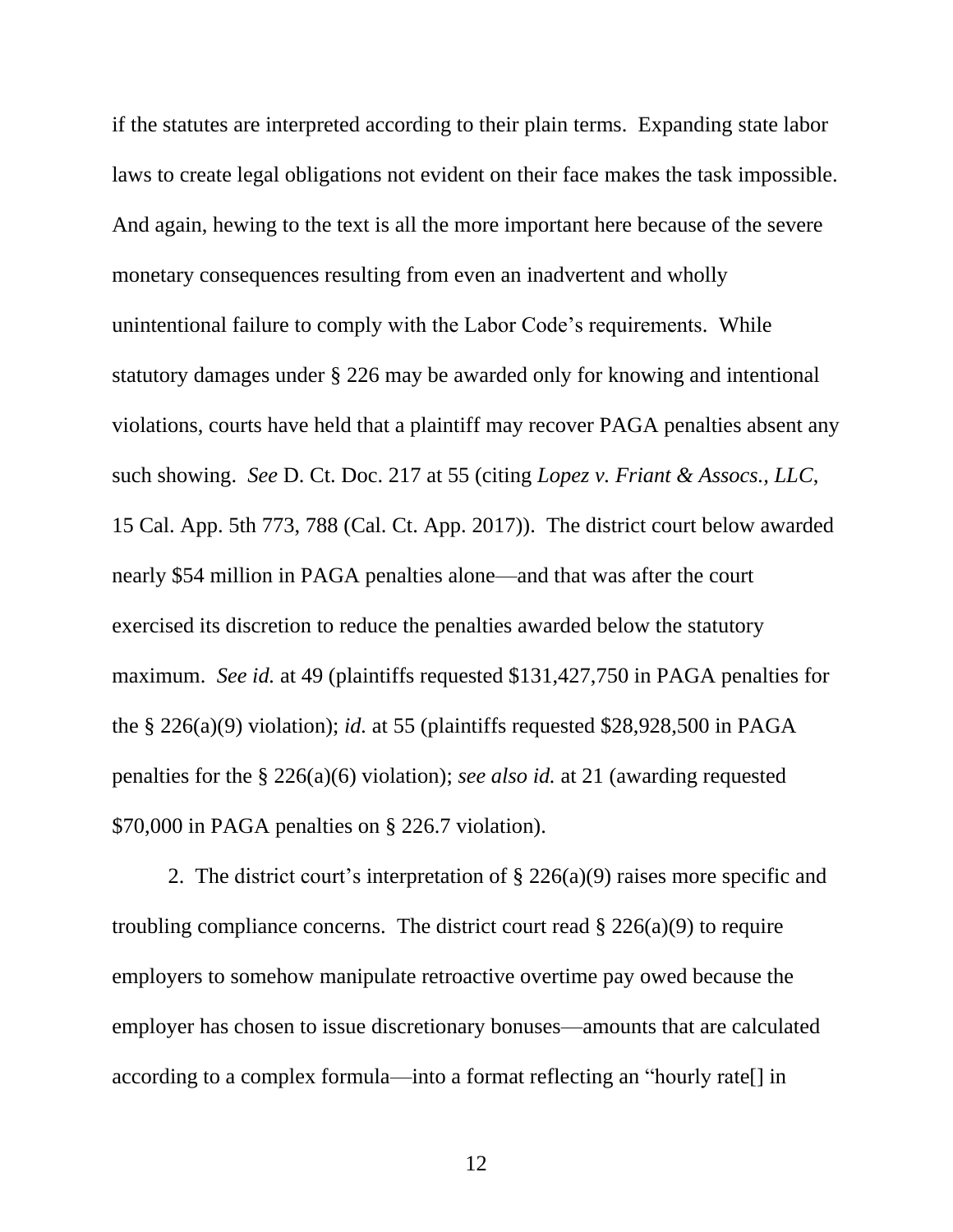effect during the pay period and the corresponding number of hours worked … by the employee." Cal. Labor Code  $\S$  226(a)(9). Again, the district court itself acknowledged that calculating the overtime adjustment is "not a simple matter of multiplying an hourly wage by the number of hours worked." D. Ct. Doc. 217 at 53; *see id.* ("the Court recognizes the difficulty in calculating the OVERTIME/ INCT line item"). Yet the court illogically went on to conclude that this "underscores the importance of Wal-Mart providing the hours and rate on the wage statements." *Id.* In fact, as explained earlier, it is not clear that the additional overtime pay reflected in the challenged "OVERTIME/INCT" entries in Wal-Mart's wage statements *can* be reduced to an hourly rate and corresponding number of hours worked (even aside from the fact that those hours plainly are not "worked" in the period covered by the statement, given that the payment is retroactive).

If a failure to do the impossible subjects California employers to potentially massive liability—and in this case, the district court awarded more than *\$92 million* in damages and penalties on the  $\S$  226(a)(9) claim alone—employers will inevitably be discouraged from paying discretionary bonuses that trigger overtime true-up payments they have no means of adequately reporting. That absurd outcome obviously does not benefit California employees, and thus perversely undermines the main employee-protective purpose the Labor Code is meant to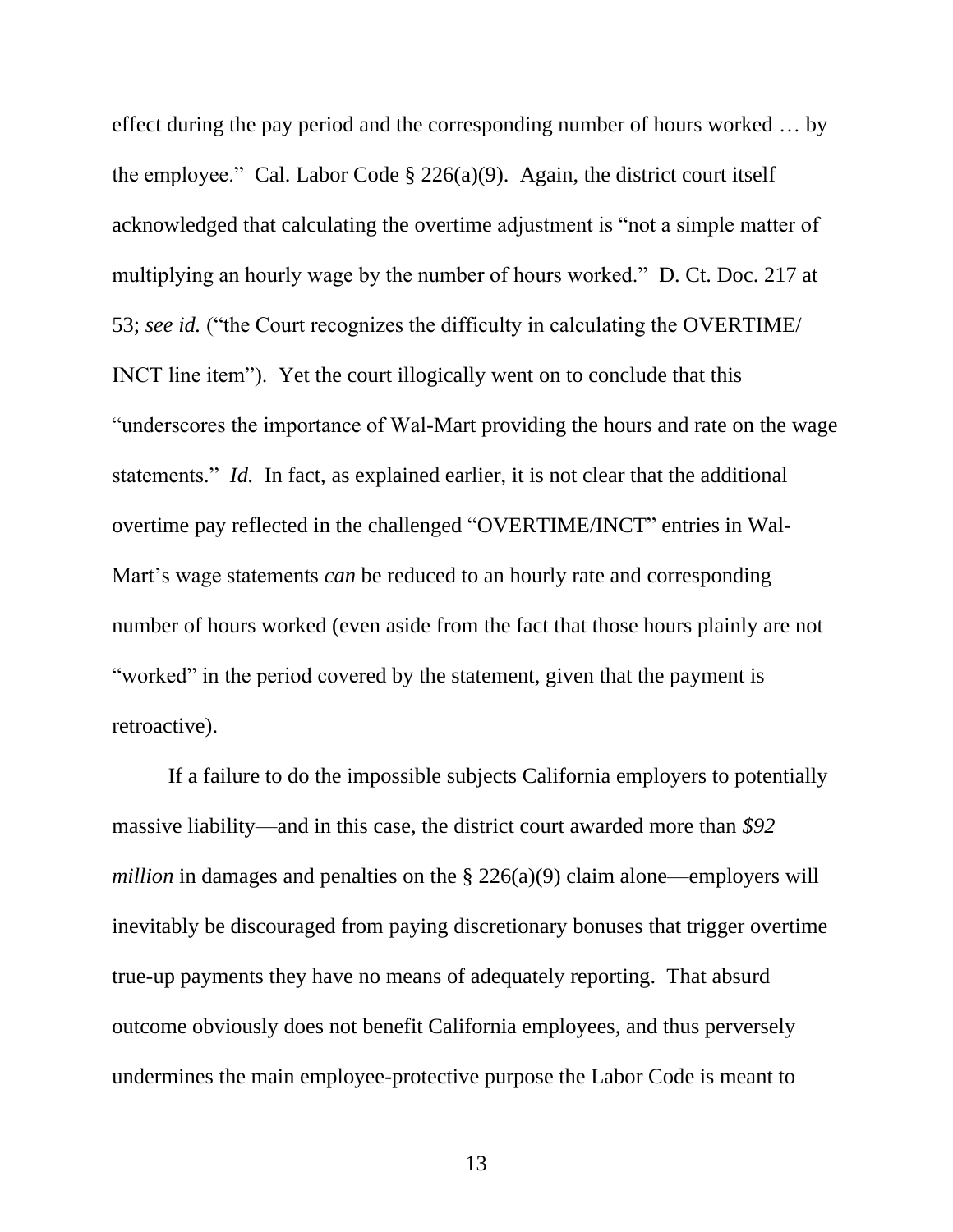further. Courts should not adopt a statutory construction that enriches plaintiffs' lawyers at California employees' expense.

#### <span id="page-21-0"></span>**II. The District Court's Decision Is Inconsistent With Well-Established Article III Standing Principles**

In addition to the flaws in its analysis of the plaintiffs' substantive claims under the Labor Code, the district court also erred in concluding that Magadia—the lone named plaintiff—had Article III standing to pursue those claims in the first place.

#### <span id="page-21-2"></span><span id="page-21-1"></span>**A. An Alleged Labor Code Violation Divorced From Any Concrete Harm Does Not Suffice To Establish Article III Standing**

<span id="page-21-4"></span><span id="page-21-3"></span>"[N]o principle is more fundamental to the judiciary's proper role in our system of government than the constitutional limitation of federal court jurisdiction to actual cases or controversies." *DaimlerChrysler Corp. v. Cuno*, 547 U.S. 332, 341 (2006) (quotation omitted). "[S]tanding is one of several doctrines that reflect this fundamental limitation." *Summers v. Earth Island Inst*., 555 U.S. 488, 493 (2009). The standing doctrine "requires federal courts to satisfy themselves that 'the plaintiff has alleged such a personal stake in the outcome of the controversy as to warrant his invocation of federal-court jurisdiction.'" *Id.* (quotation omitted). "[T]he irreducible constitutional minimum of standing contains three elements." *Lujan v. Defenders of Wildlife*, 504 U.S. 555, 560-61 (1992). To have standing under Article III, a plaintiff must have "(1) suffered an injury-in-fact, (2) that is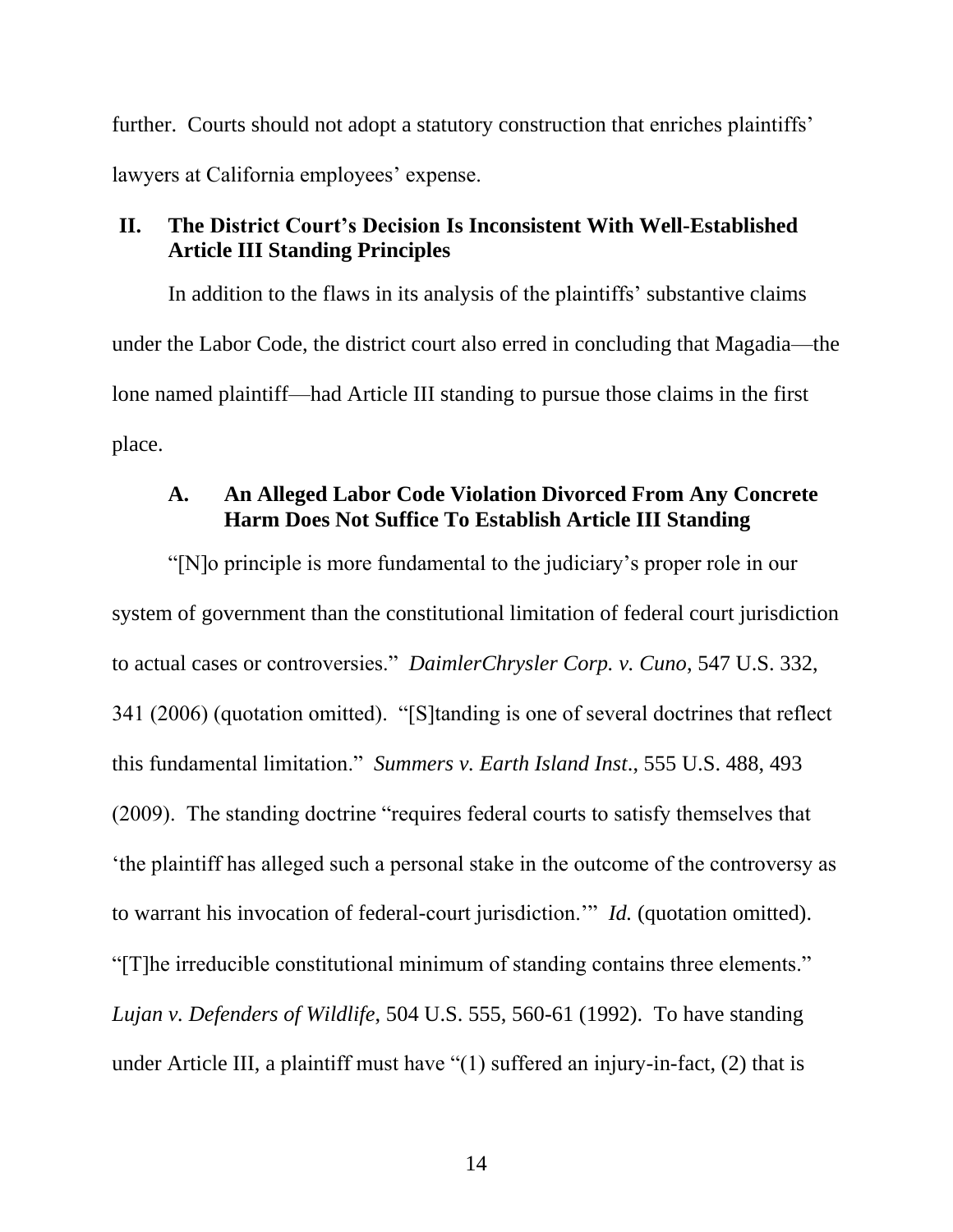<span id="page-22-3"></span>fairly traceable to the challenged conduct of the defendant, and (3) that is likely to be redressed by a favorable judicial decision." *Spokeo, Inc. v. Robins*, 136 S. Ct. 1540, 1547 (2016).

Injury-in-fact is the "[f]irst and foremost" of the three standing requirements. *Id.* at 1547-48 (alteration in original) (quoting *Steel Co. v. Citizens for a Better Env't*, 523 U.S. 83, 103 (1998)). To satisfy this element, the plaintiff must show that she has suffered a "particularized" injury—an injury that "affect[ed] the plaintiff in a personal and individual way"—and that the injury is "concrete," i.e., that it "actually exist[s]." *Id.* at 1548-49. The injury also must be "actual or imminent, not conjectural or hypothetical." *Id.* at 1548 (quoting *Lujan*, 504 U.S. at 560).

<span id="page-22-2"></span><span id="page-22-1"></span><span id="page-22-0"></span> "Injury in fact is a constitutional requirement, and '[i]t is settled that Congress cannot erase Article III's standing requirements by statutorily granting the right to sue to a plaintiff who would not otherwise have standing." *Id.* at 1547- 48; *see Gladstone, Realtors v. Village of Bellwood*, 441 U.S. 91, 100 (1979) ("In no event ... may Congress abrogate the Art. III minima"). Thus, as *Spokeo* makes clear, alleging a statutory violation is not in itself sufficient to demonstrate Article III standing. *Spokeo*, 136 S. Ct. at 1549; *see Frank v. Gaos*, 139 S. Ct. 1041, 1045 (2019). That is, "even when a statute has allegedly been violated, Article III requires such violation to have caused some real—as opposed to purely legal—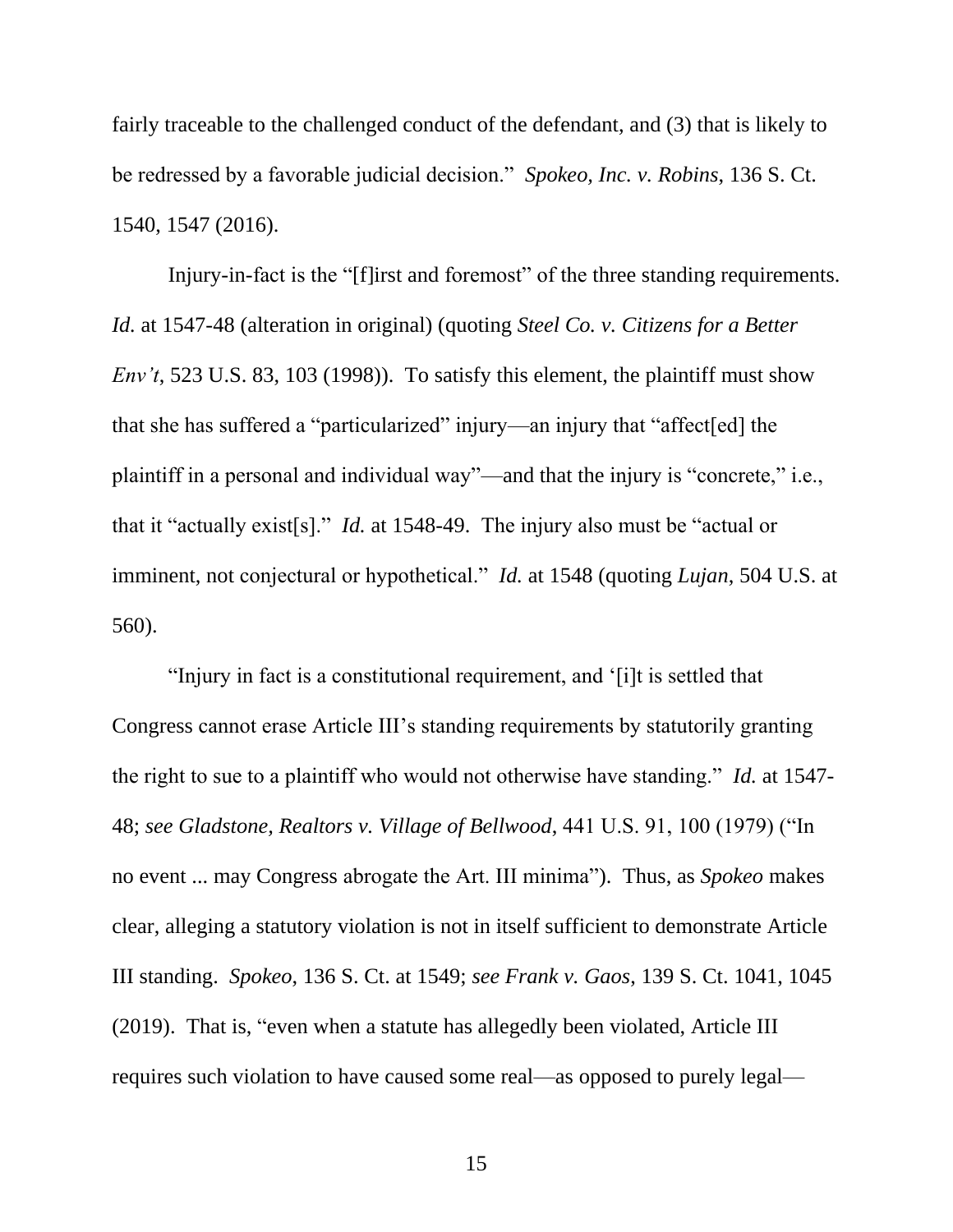<span id="page-23-1"></span>harm to the plaintiff." *Robins v. Spokeo, Inc.*, 867 F.3d 1108, 1112 (9th Cir. 2017), *cert. denied*, 138 S. Ct. 931 (2018).

<span id="page-23-2"></span><span id="page-23-0"></span>As the Supreme Court explained in *Spokeo*, "[i]n determining whether an intangible harm constitutes injury in fact, both history and the judgment of Congress play important roles." *Spokeo*, 136 S. Ct. at 1549. "Because the doctrine of standing derives from the case-or-controversy requirement, and because that requirement in turn is grounded in historical practice, it is instructive to consider whether an alleged intangible harm has a close relationship to a harm that has traditionally been regarded as providing a basis for a lawsuit in English or American courts." *Id.* And "because Congress is well positioned to identify intangible harms that meet minimum Article III requirements, its judgment is also instructive and important." *Id.* Indeed, "Congress may 'elevat[e] to the status of legally cognizable injuries concrete, *de facto* injuries that were previously inadequate in law.'" *Id.* (quoting *Lujan*, 504 U.S. at 578). But because "Article III standing requires a concrete injury even in the context of a statutory violation," a plaintiff cannot "allege a bare procedural violation, divorced from any concrete harm, and satisfy the injury-in-fact requirement of Article III." *Id.*; *see Summers*, 555 U.S. at 496 ("[D]eprivation of a procedural right without some concrete interest that is affected by the deprivation ... is insufficient to create Article III standing."). Thus, where it is possible that a violation of a statute's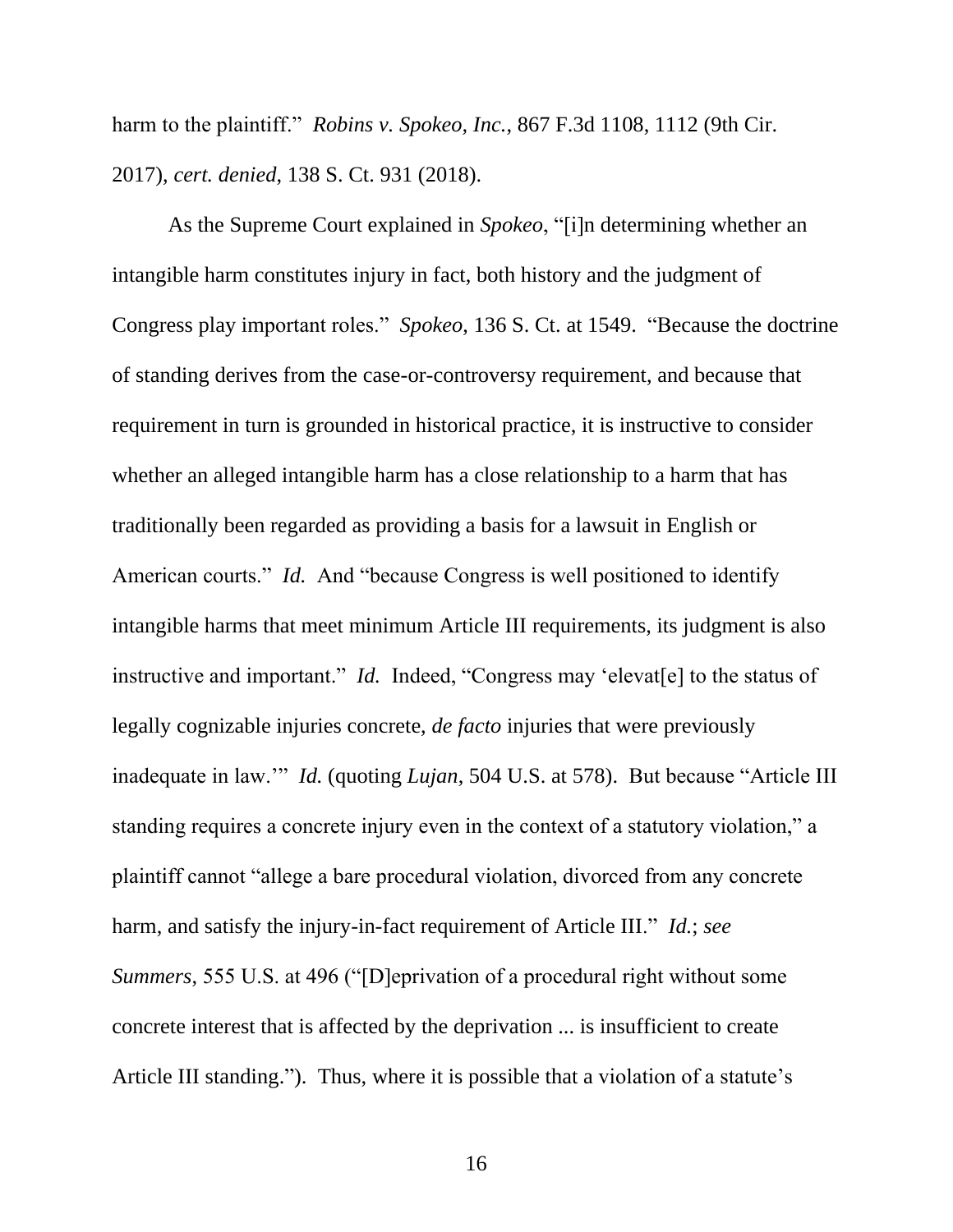procedural requirements may not "cause harm or present any material risk of harm," courts must focus the standing inquiry on "whether the particular procedural violations alleged in this case entail a degree of risk sufficient to meet the concreteness requirement." *Spokeo*, 136 S. Ct. at 1550.

Following the Supreme Court's decision in *Spokeo*, this Court has asked two questions when assessing whether a violation of a statutory right has caused a concrete injury for purposes of Article III: "(1) whether the statutory provisions at issue were established to protect [the plaintiff's] concrete interests (as opposed to purely procedural rights), and if so, (2) whether the specific procedural violations alleged in [a particular] case actually harm, or present a material risk of harm to, such interests." *Robins*, 867 F.3d at 1113. Applying that framework here confirms that the violations of  $\S 226(a)$  alleged by Magadia do not come with the requisite type of harm.

<span id="page-24-2"></span><span id="page-24-1"></span><span id="page-24-0"></span>The California Legislature enacted § 226 "to assist the employee in determining whether he or she has been compensated properly." *Soto v. Motel 6 Operating, L.P.*, 4 Cal. App. 5th 385, 390 (Cal. Ct. App. 2016); *see Henry M. Lee Law Corp. v. Super. Ct.*, 204 Cal. App. 4th 1375, 1388 (Cal. Ct. App. 2012) (Labor Code § 226 "play[s] an important role in vindicating th[e] fundamental public policy" "favor[ing] full and prompt payment of an employee's earned wages"). Even if a violation of the procedural requirements of  $\S 226(a)(6)$  and  $(a)(9)$ —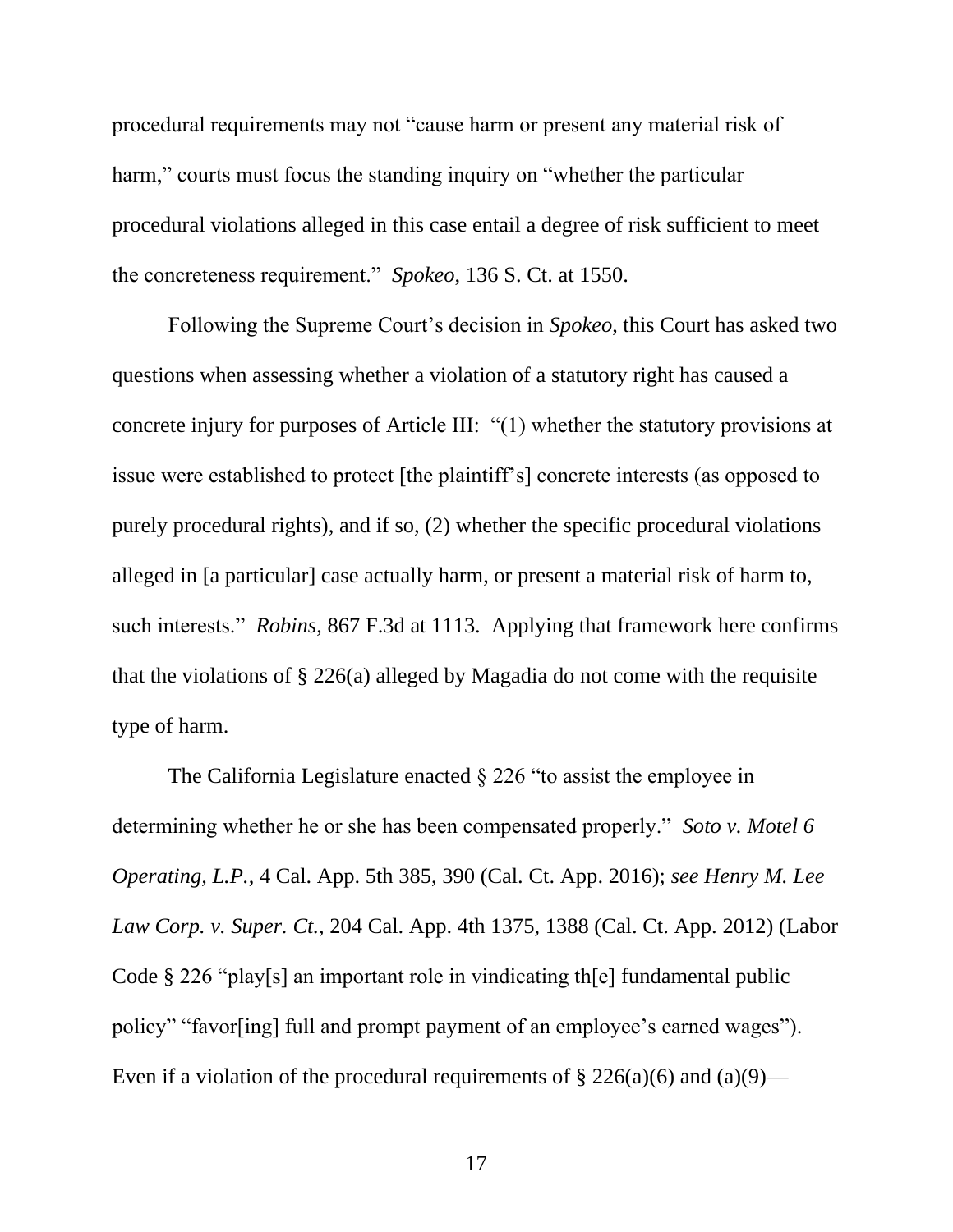<span id="page-25-0"></span>requiring wage statements to report "the inclusive dates of the period for which the employee is paid" and "all applicable hourly rates in effect during the pay period and the corresponding number of hours worked at each hourly rate by the employee"—might in *some* circumstances "actually harm, or present a material risk of harm" to an employee's ability to determine whether he or she has been compensated properly, *Robins*, 867 F.3d at 1113, the "specific procedural violations alleged in this case," *id.*, do not. Indeed, Magadia (who is the lone named plaintiff in this case) testified that he had not "been injured in any way because of the pay stubs [he] received" from Wal-Mart, and he "admitted that he did not know of anyone else who was confused by any of Wal-Mart's pay statements" either. D. Ct. Doc. 217 at 40. Absent any evidence that the particular violations asserted in this case confused *anyone* about their pay, it makes no sense at all to conclude that Wal-Mart's wage statements "actually harm[ed]" or "present[ed] a material risk of harm" to Magadia's interest in being able to assess whether he "has been compensated properly." *Soto*, 4 Cal. App. 5th at 390.

<span id="page-25-1"></span>The district court nonetheless concluded that Magadia had Article III standing to bring his claims under Labor Code  $\S 226(a)$  because he had "suffer[ed] from the statutorily-defined injury of the inability to 'promptly and easily determine from the wage statement alone' items required to be disclosed on a wage statement." D. Ct. Doc. 217 at 47; *see* Cal. Labor Code § 226(e)(2)(B)(i) (stating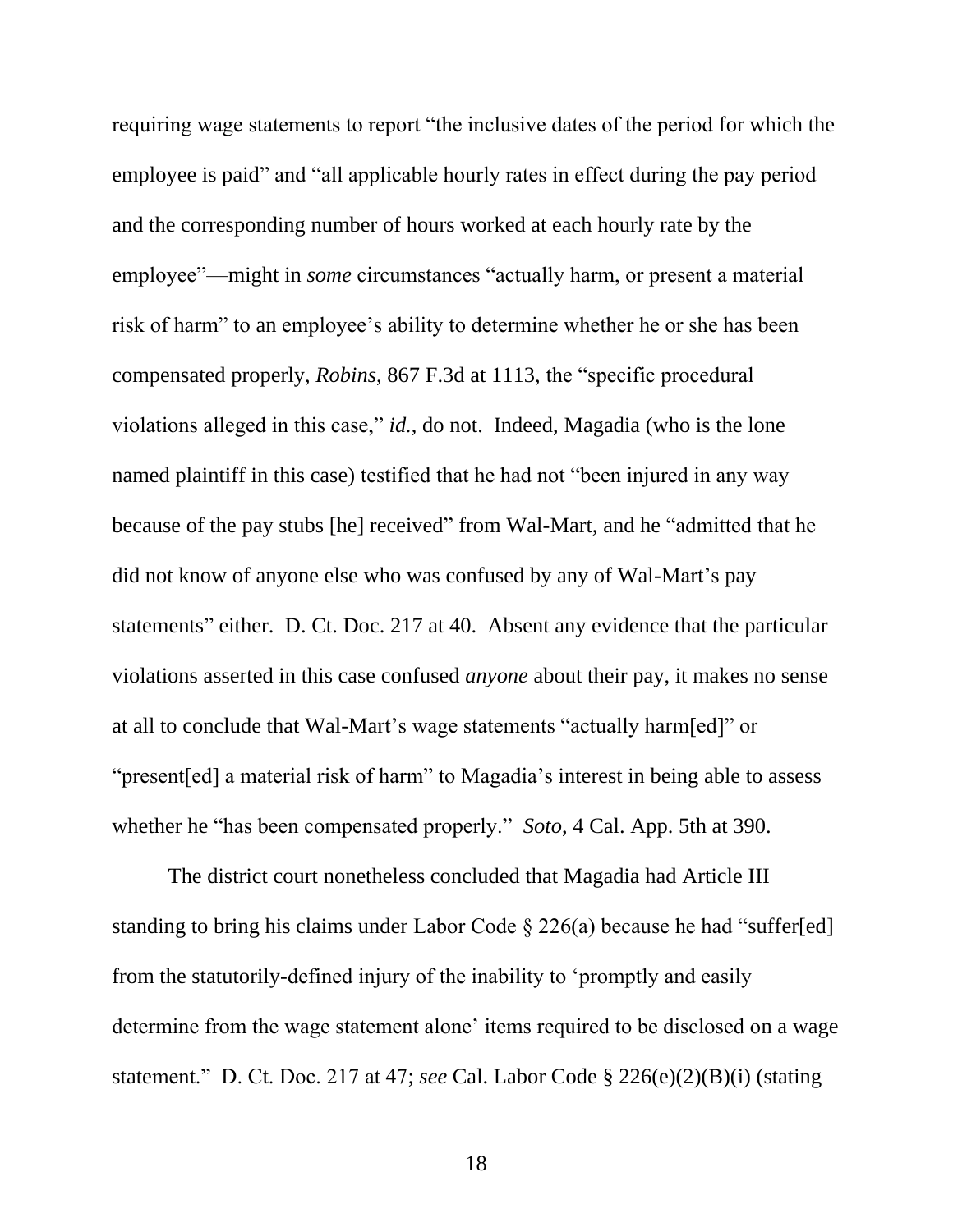that "[a]n employee is deemed to suffer injury" in these circumstances). That is, although Magadia openly admitted that he had not been injured by the purportedly deficient wage statements he received, the district court nonetheless believed he had Article III standing to pursue his wage-statement claims because he "testified that he could not determine the start and end dates of the pay period for which he was being paid from the statement of final pay (relating to Plaintiffs'  $\S$  226(a)(6) claim)" or "the rate and hours for the OVERTIME/INCT line item (relating to Plaintiffs' § 226(a)(9) claim)." D. Ct. Doc. 217 at 47. In the district court's view, "so long as a plaintiff suffers from the statutorily-defined injury, that is sufficient." *Id.*

<span id="page-26-1"></span>Contrary to the district court's suggestion, the California Legislature cannot create an Article III injury where none exists. While a state is free to adopt whatever standing rules it chooses for its own courts, a state legislature cannot give a claimant standing to sue in federal court where the requirements of Article III are not otherwise met. *See Hollingsworth v. Perry*, 570 U.S. 693, 715 (2013) ("States cannot alter th[e limited] role [of the federal courts] simply by issuing to private parties who otherwise lack standing a ticket to the federal courthouse."); *see also, e.g.*, *Cantrell v. City of Long Beach*, 241 F.3d 674, 683 (9th Cir. 2001) ("[A]lthough the [plaintiffs] may well have standing under California law to bring

<span id="page-26-0"></span>their suit in state court, … [a] party seeking to commence suit in federal court must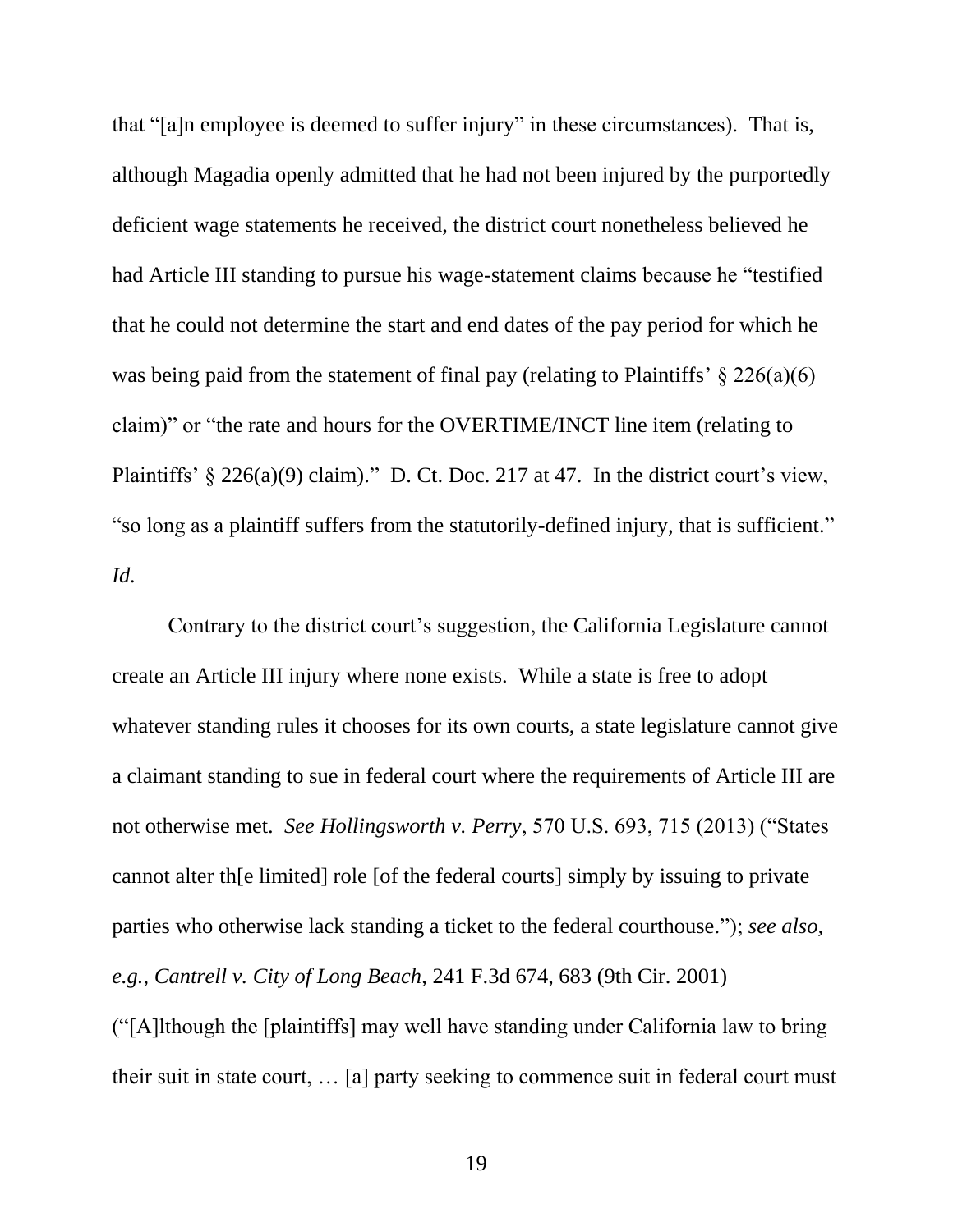meet the stricter federal standing requirements of Article III."); *Taylor v. W.* 

*Marine Prods., Inc.*, 2014 WL 1248162, at \*2 (N.D. Cal. Mar. 26, 2014) ("A state legislature may relax standing requirements for the state courts, but may not do so for cases heard in federal court"). Thus, even where a plaintiff is deemed to have suffered "injury" under a state statute—and would have standing to bring a claim under that statute in state court—federal courts must independently examine whether the plaintiff has suffered a concrete injury causally related to the statutory violation for purposes of Article III.

<span id="page-27-0"></span>Notably, the California Legislature amended § 226(e) in 2013 to "define what constitutes 'suffering injury"' precisely because a number of courts had declined to hear § 226 claims on the ground that "the plaintiffs failed to demonstrate actual injury" connected to the alleged statutory violation. *Garnett v. ADT LLC*, 139 F. Supp. 3d 1121, 1131 (E.D. Cal. 2015). That the Legislature saw the need to amend the statute to make it easier for employees to assert "injury" when they have not actually suffered harm strongly suggests that  $\S 226(a)$  does not protect against "concrete" harms that satisfy the requirements of Article III, *Spokeo*, 136 S. Ct. at 1548—or at least, not exclusively. Yet the Legislature's fix is obviously inadequate—labeling something an "injury" does not make it so—and if allowed would permit plaintiffs to sue even where their claims involve purely procedural and technical violations of the Labor Code that cause no concrete harm,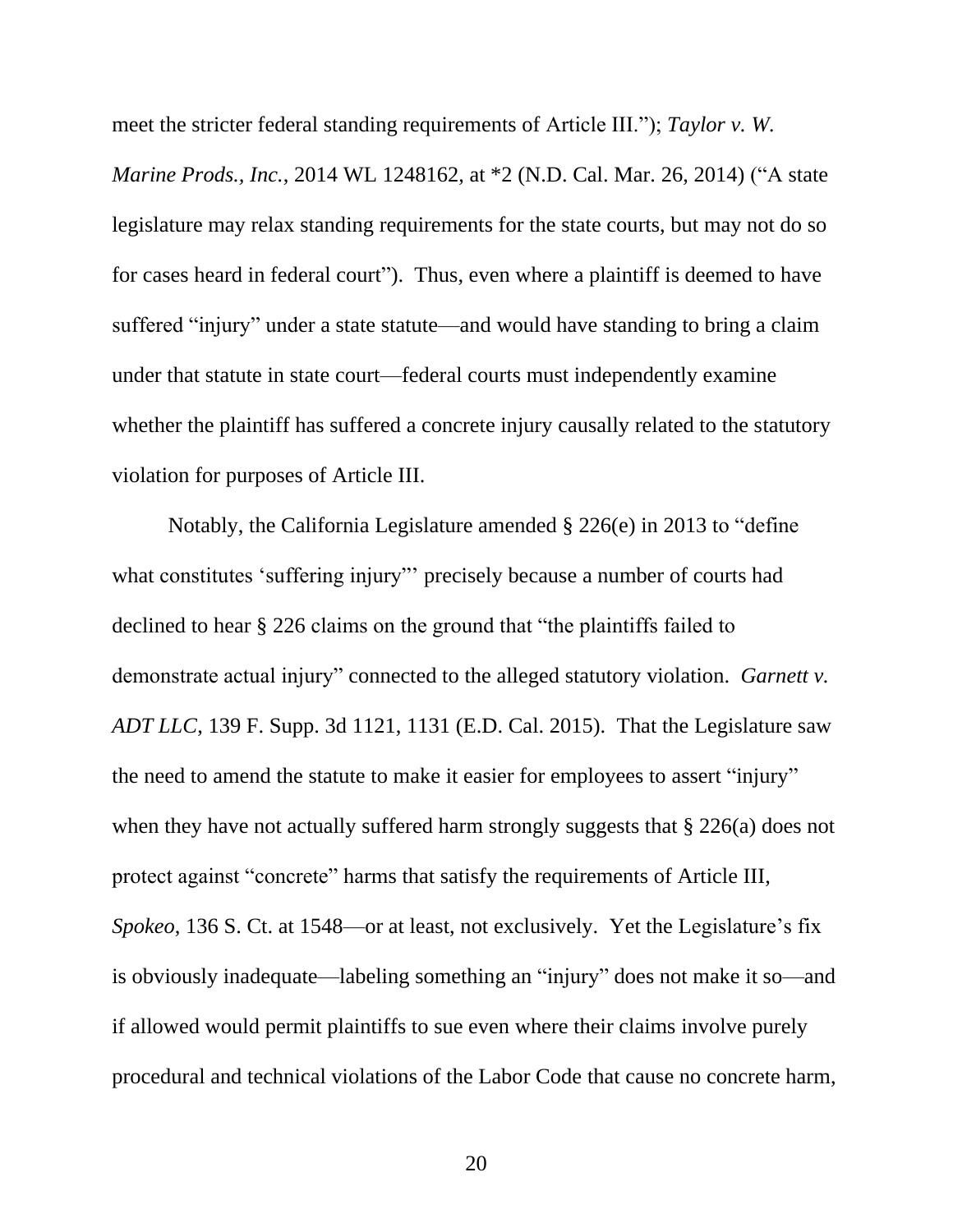as is concededly true in this case. These are precisely the types of claims courts previously rejected based on the absence of an actual injury (and Article III standing). While the amendment to § 226(e) may expand the range of claims that are cognizable in *state* court, the Legislature cannot transform purported harms previously deemed inadequate into claims actionable in federal court simply by declaring that a plaintiff has been "injured" when by all other indications, including his own testimony, he has not been.

#### <span id="page-28-0"></span>**B. The District Court's Award Of PAGA Penalties For Alleged Meal-Break Violations That Did Not Impact Magadia In Any Way Is Incompatible With Article III**

In addition to its principal penalties awards connected to Magadia's  $\S 226(a)$ claims, the district court also awarded \$70,000 in PAGA penalties for violations of California Labor Code § 226.7's meal-break requirements, despite concluding that Magadia had "failed to show he was wronged under his own theory of liability" on that claim and decertifying the meal-break class on adequacy and typicality grounds. D. Ct. Doc. 217 at 16-17, 21. According to the district court, because Magadia was affected by the alleged *wage-statement* violations, he was also entitled to recover PAGA penalties for violations of any and all *other* Labor Code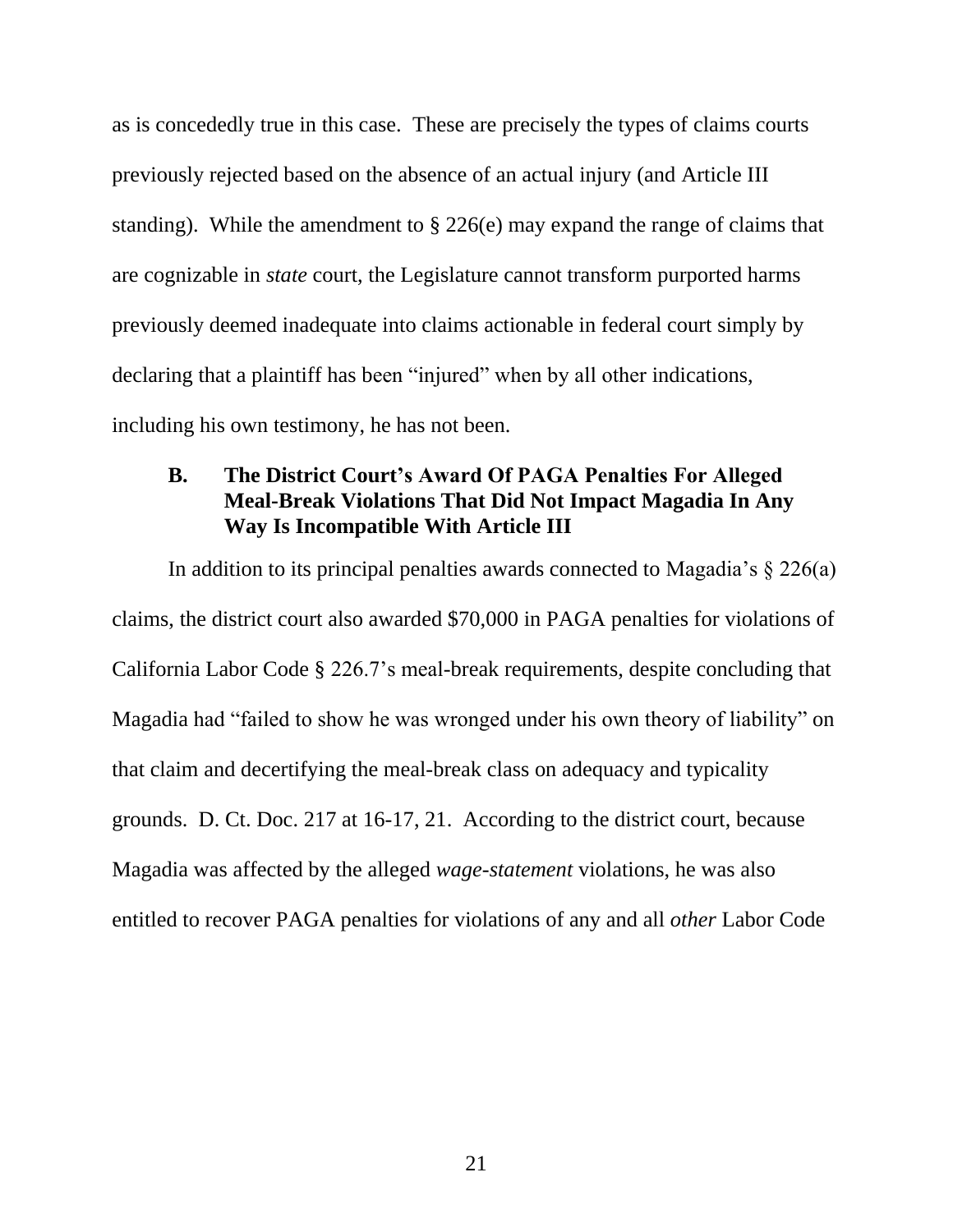provisions he could prove, including those that affected only *other* Wal-Mart employees. D. Ct. Doc. 217 at 21. That is as wrong as it sounds.<sup>4</sup>

<span id="page-29-2"></span>In concluding that Magadia was permitted to recover penalties on the § 226.7 claim, the court relied on *Huff v. Securitas Security Services USA, Inc.*, 23 Cal. App. 5th 745 (Cal. Ct. App. 2018), which held that "so long as [the plaintiff] was affected by at least one of the Labor Code violations alleged in the complaint, he can recover penalties for all the violations he proves," including violations that did not personally impact him in any way. *Id.* at 761. But regardless of what procedural rules a state may choose to adopt for claims brought in *state* court, a plaintiff in *federal* court must demonstrate that he or she has Article III standing to pursue each of his or hers claims individually. *See supra* at 19-20; *see also, e.g.*, *Adams v. Luxottica U.S. Holdings Corp.*, 2009 WL 7401970, at \*6 (C.D. Cal. July

<span id="page-29-1"></span><span id="page-29-0"></span><sup>&</sup>lt;sup>4</sup> The district court also erred in concluding that Magadia proved a violation of § 226.7 on the merits, once again reading into the Labor Code requirements it does not actually impose. Section 226.7 states that "[i]f an employer fails to provide an employee a meal … period in accordance with state law … the employer shall pay the employee one additional hour of pay at the employee's regular rate of compensation for each workday that the meal … is not provided." The district court held that "the employee's regular rate of compensation" under the statute "includes the base rate of compensation plus the employee's MyShare incentive award" (i.e., the quarterly bonus payments made by Wal-Mart). D. Ct. Doc. 217 at 20. But the California Court of Appeal recently rejected the district court's approach, explaining that "the statutory terms 'regular rate of pay' and 'regular rate of compensation' are not synonymous, and the premium for missed meal and rest periods is the employees' base hourly wage." *Ferra*, 2019 WL 5061494, at \*3.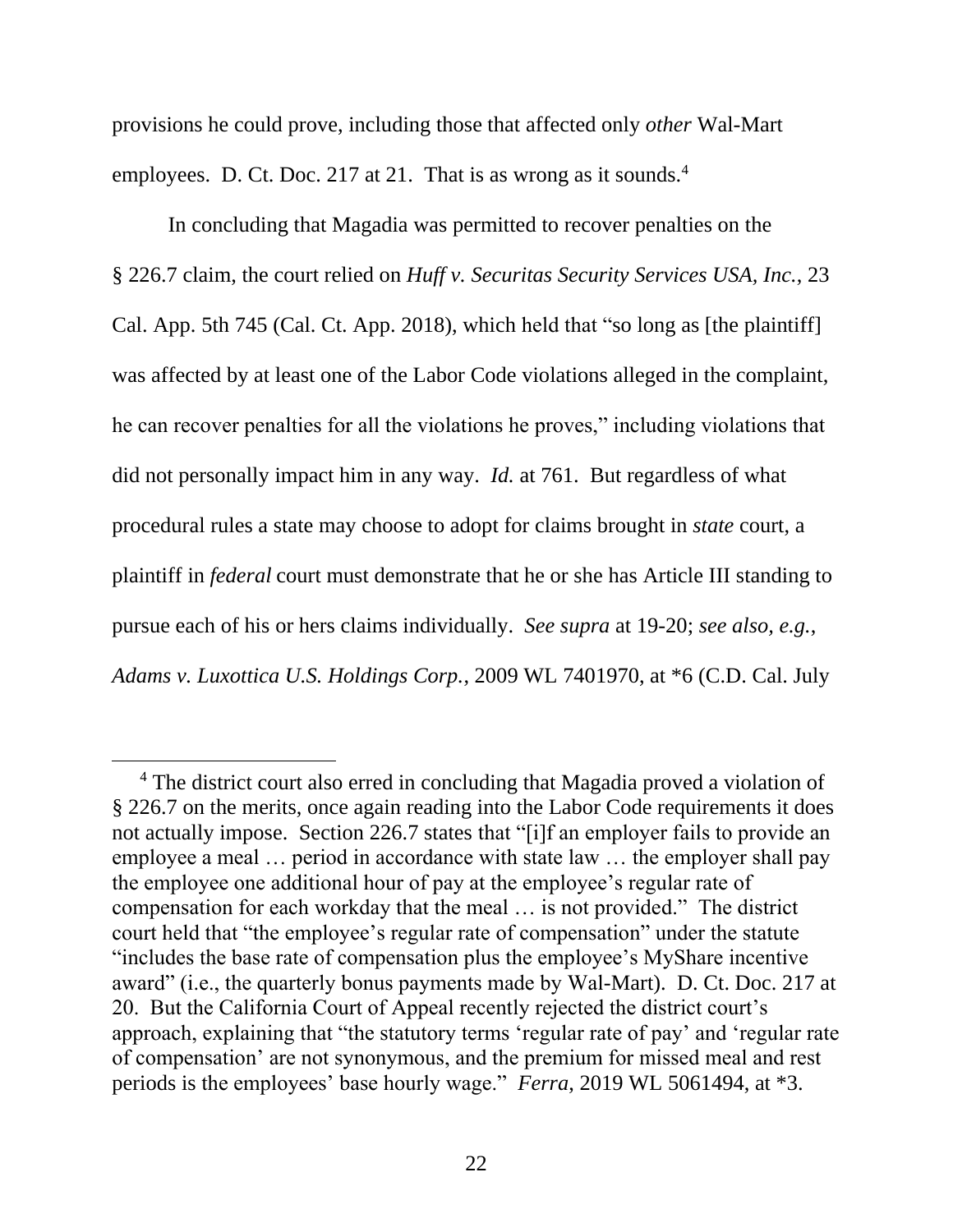24, 2009) (PAGA case explaining that "'a plaintiff whose cause of action is perfectly viable in state court under state law may nonetheless be foreclosed from litigating the same cause of action in federal court, if he cannot' meet federal procedural and jurisdictional requirements" (quoting *Lee v. Am. Nat'l Ins. Co.*, 260 F.3d 997, 1001 (9th Cir. 2001)). And the district court's extension of *Huff*'s reasoning to PAGA claims brought in federal court runs afoul of several bedrock principles of *federal* standing law.

<span id="page-30-1"></span><span id="page-30-0"></span>For one thing, the Supreme Court has explained that Article III "standing is not dispensed in gross." *Town of Chester, N.Y. v. Laroe Estates, Inc.*, 137 S. Ct. 1645, 1650 (2017) (quoting *Davis v. Fed. Election Comm'n*, 554 U.S. 724, 734 (2008)). "To the contrary, 'a plaintiff must demonstrate standing for each claim he seeks to press.'" *Id.* (quoting *Davis*, 554 U.S. at 734). It is well established, moreover, that as a matter of Article III standing, a plaintiff "generally must assert his own legal rights and interests, and cannot rest his claim to relief on the legal rights or interests of third parties." *Warth v. Seldin*, 422 U.S. 490, 499 (1975). These precedents foreclose Magadia from relying on any injuries he allegedly suffered in connection with his § 226(a) claims to establish standing to sue for violations of § 227.6, and they likewise preclude him from relying on asserted harms to *other* employees' legal rights for that purpose.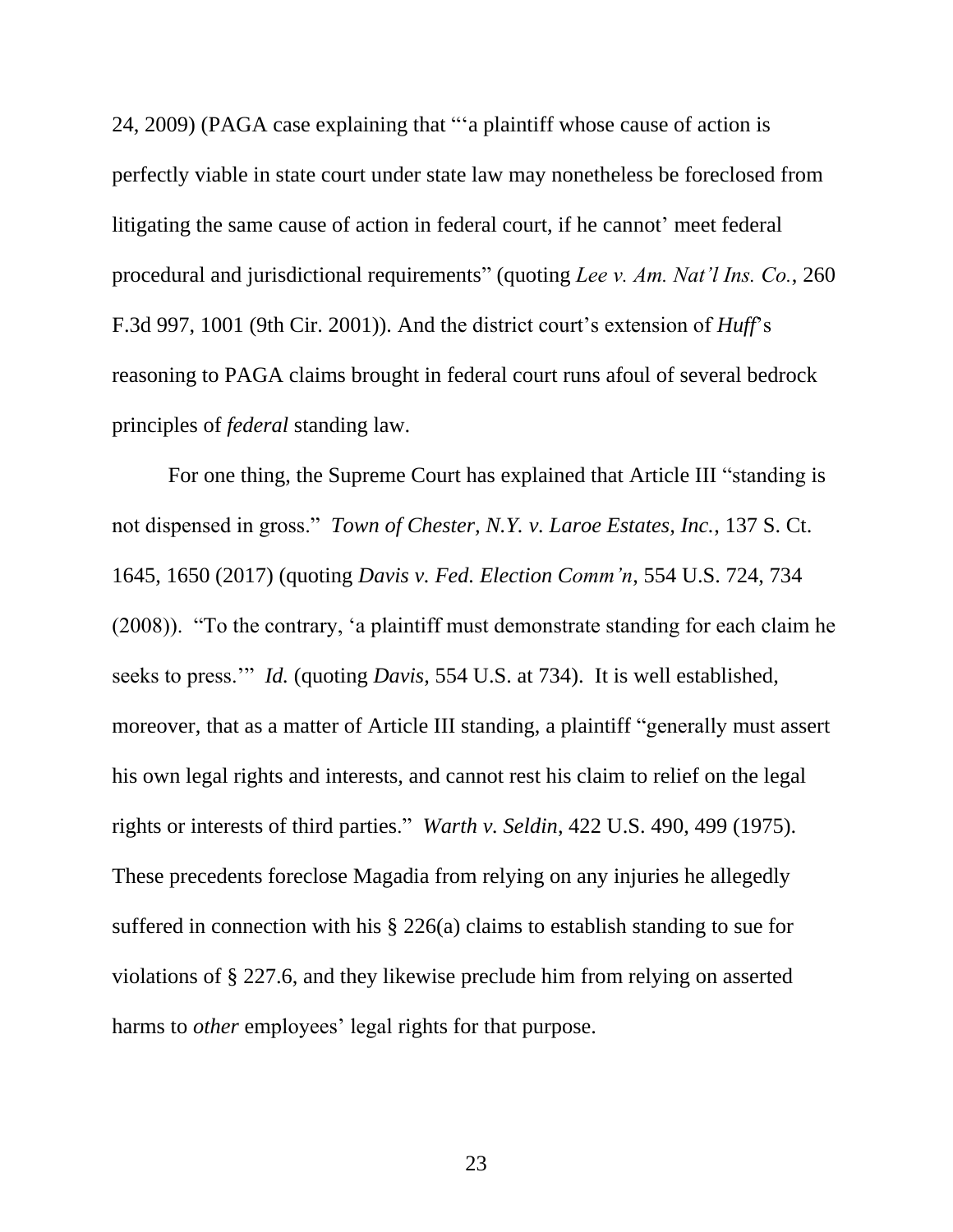<span id="page-31-3"></span><span id="page-31-2"></span><span id="page-31-1"></span><span id="page-31-0"></span>The court in *Huff* suggested otherwise by analogizing a PAGA claim to a *qui tam* proceeding, and reasoning that "traditional standing requirements do not necessarily apply to *qui tam* actions since the plaintiff is acting on behalf of the government." *Huff*, 23 Cal. App. 5th at 757; *see Williams v. Super. Ct.*, 3 Cal. 5th 531, 538 (Cal. 2017) (describing PAGA suit as "essentially a *qui tam* action filed on behalf of the state to assist it with labor law enforcement"). But the Supreme Court has held that, in *qui tam* cases, an uninjured plaintiff may have standing based on the government's effective "assignment" to that individual of the government's right to sue to remedy *its own injuries* (such as the injury to its sovereignty arising from the violation of its laws). *Vt. Agency of Nat. Res. v. United States ex rel. Stevens*, 529 U.S. 765, 771-73 (2000). A PAGA plaintiff, however, does not sue merely to vindicate the *government's* interests, but also to remedy purported harms to *other employees*. *See Williams*, 3 Cal. 5th at 545-46 (under PAGA, "an aggrieved employee" acts "on behalf of the state *and* other current or former employees" (emphasis added)); *see also Medlock v. Taco Bell Corp*., 2014 WL 4319510, at \*7 (E.D. Cal. Aug. 29, 2014) (criticizing "characterization of PAGA actions as a 'law enforcement action'" as "entirely artificial," and noting that Labor Code § 2699(a) "expressly states that PAGA actions are civil actions 'brought by an aggrieved employee *on behalf of himself or herself and other current or former employees*'" (emphasis added)). No precedent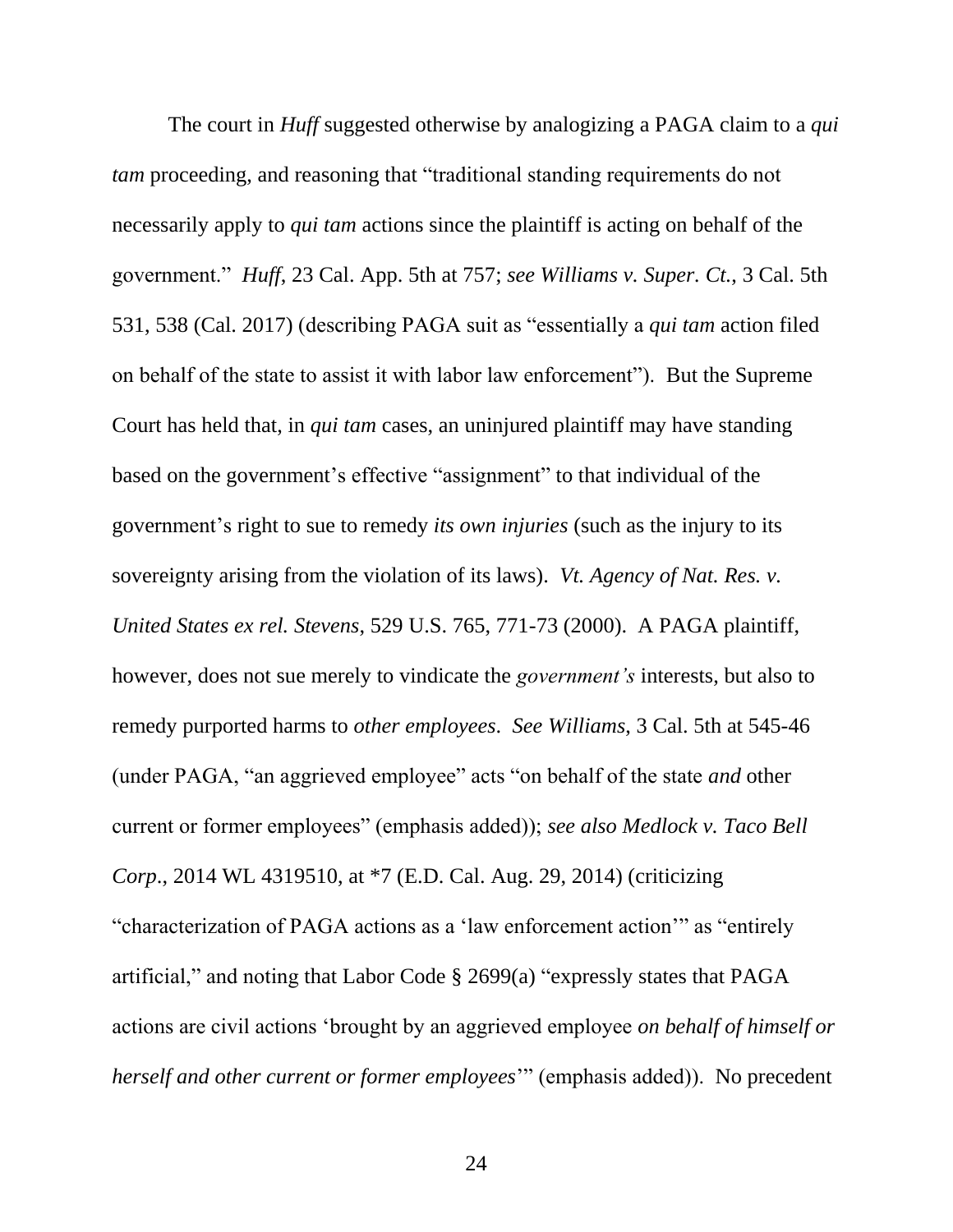even remotely suggests that an individual has Article III standing to assert the claims of entirely unrelated third parties.<sup>5</sup>

#### <span id="page-32-0"></span>**III. The District Court's Decision Invites Frivolous Litigation That Harms California Employers And Provides Little Benefit To Employees**

Beyond its obvious doctrinal flaws, the district court's decision to construe Section 226 broadly and impose confiscatory penalties for what, at most, are purely technical violations will have significant adverse practical consequences, further encouraging lawyer-driven lawsuits in an area of the law that is already rife with abuse.

Since PAGA was enacted in 2004, "it has become common practice for plaintiffs in employment actions to assert a PAGA claim, as the potential civil penalties for violations can be staggering and often greatly outweigh any actual damages." Matthew J. Goodman, *The Private Attorney General Act: How to Manage the Unmanageable*, 56 Santa Clara L. Rev. 413, 415 (2016) (quotation

<span id="page-32-1"></span> $5$  To be sure, federal courts permit a plaintiff to pursue claims in a representative capacity if and when the requirements of Rule 23 are met, but a plaintiff must demonstrate his *own* standing before he may avail himself of the Rule 23 procedure. *See O'Shea v. Littleton*, 414 U.S. 488, 494 (1974) ("[I]f none of the named plaintiffs purporting to represent a class establishes the requisite of a case or controversy with the defendants, none may seek relief on behalf of himself or any other member of the class."); *Lierboe v. State Farm Mut. Auto. Ins. Co.*, 350 F.3d 1018, 1022 (9th Cir. 2003) ("[S]tanding is the threshold issue in any suit," and "[i]f the individual plaintiff lacks standing, the court need never reach the class action issue." (quotation omitted)).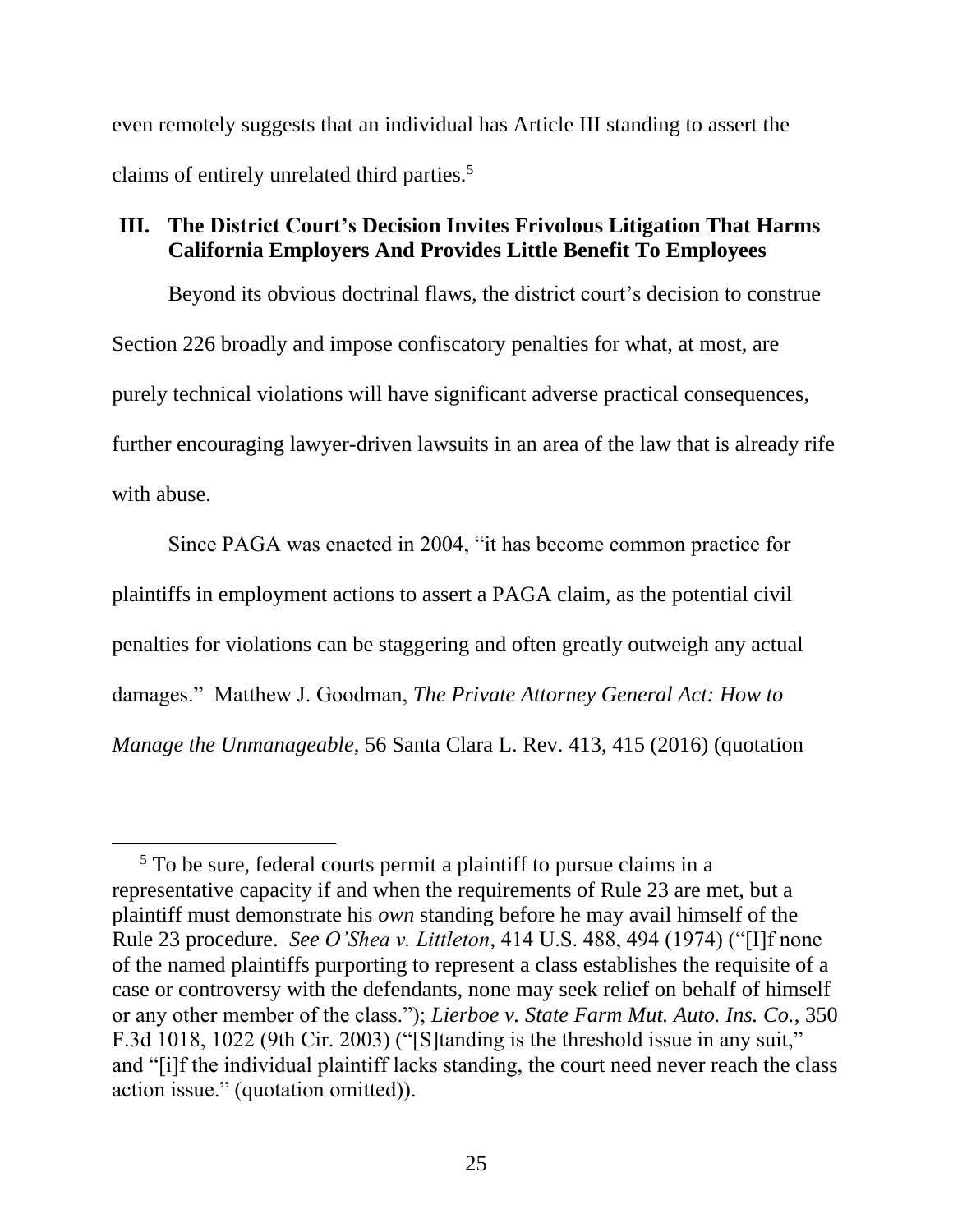<span id="page-33-2"></span>omitted). The number of PAGA suits filed annually increased by more than 400% between 2004 and 2014, *id.* at 415 & n.7, and the trend shows no signs of slowing down. A record number of PAGA claims—more than 5,700—were filed with the California Labor and Workforce Development Agency in 2018, up 15% from 2017. Suzy Lee, *"We've Received A PAGA Notice—Now What?" An Employer's*  10-Step Guide (July 1, 2019).<sup>6</sup> A large portion of these suits have been brought by plaintiffs' lawyers that are incredibly prolific in the PAGA sphere. According to one court filing, "over 100 firms have sent 50 or more PAGA Notices to the LWDA since the law was enacted," and five firms have sent more than 500. Complaint at 35-36, *California Business & Industrial Alliance v. Bacerra*, Cal. Super. Ct., Orange Cnty., No. 30-2018-01035180-C\*-JR-CXC (Nov. 28, 2018).

<span id="page-33-1"></span>The flurry of PAGA lawsuits in recent years includes many cases pressing claims that do not address any real harm to employees, and instead appear to be designed to extract settlements and collect attorneys' fees. *See, e.g.*, *Mays v. Wal-Mart Stores, Inc.*, 354 F. Supp. 3d 1136, 1144 (C.D. Cal. 2019) (alleging paystubs stated employer was "Walmart" instead of legal name "Wal-Mart Stores, Inc."), *appeal filed*, No. 19-55318 (9th Cir. Mar. 20, 2019); *Clarke v. First Transit, Inc.*, 2010 WL 11459322, at \*2 (C.D. Cal. Aug. 11, 2010) (alleging paystubs identified

<span id="page-33-0"></span><sup>6</sup> https://www.fisherphillips.com/pp/newsletterarticle-weve-received-a-paganotice-now-what.pdf?28678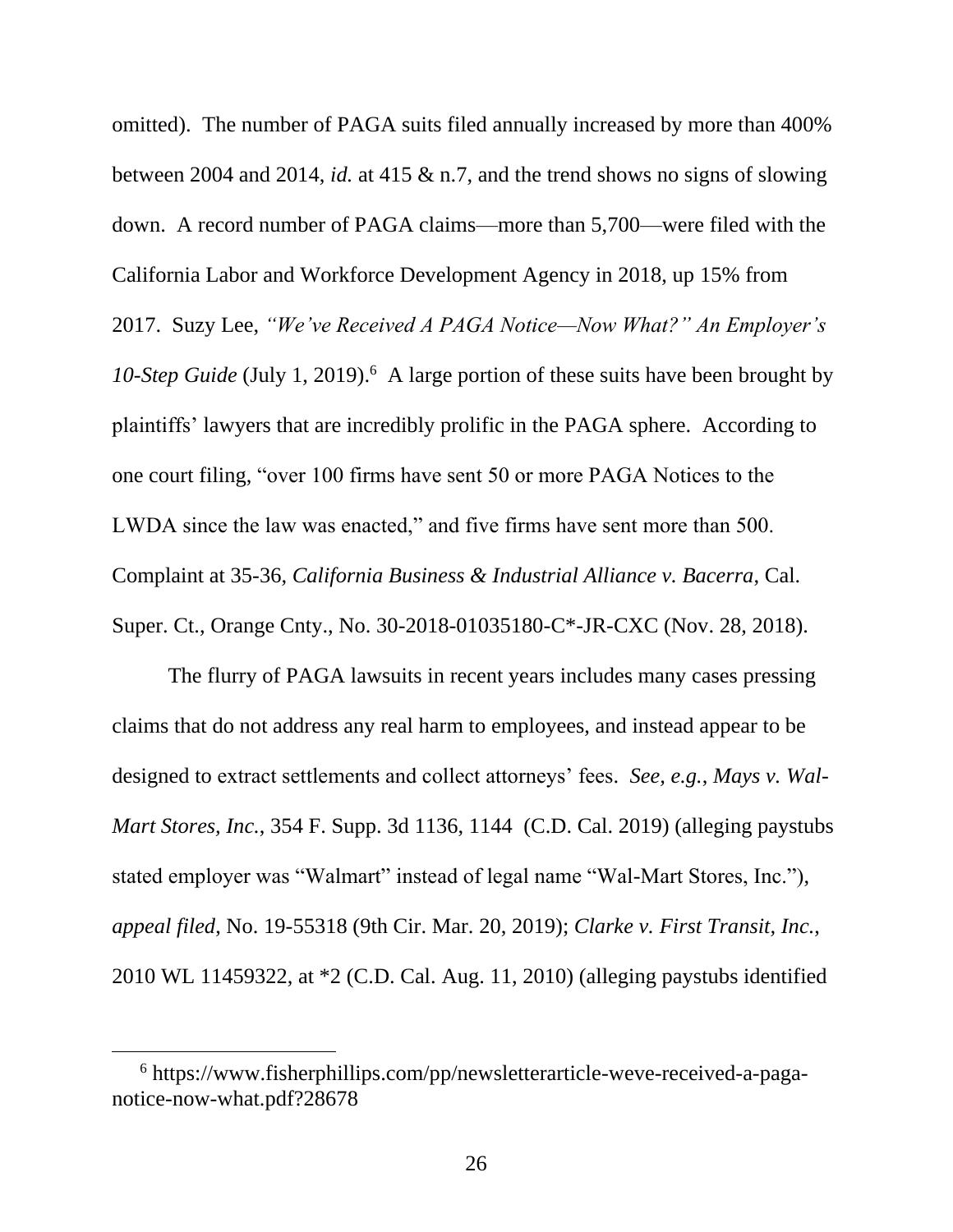employer as "First Transit" instead of legal name "First Transit Transportation, LLC"); *Jones v. Longs Drug Stores California, Inc.*, 2010 WL 11508656, at \*1 (S.D. Cal. Sept. 13, 2010) (alleging paystubs included last 4 digits of employee's social security number instead of full number and listed employer as "Longs Drug Stores" instead of "Longs Drug Stores California, Inc.").

Such settlements often do little to benefit employees but greatly enrich the lawyers who bring the suits. For example, in 2018, Uber settled PAGA claims based on its alleged misclassification of drivers as independent contractors for \$7.75 million, ultimately persuading the judge that the settlement, under which individual drivers would receive "roughly \$1 each," was reasonable. Alexander M. Tait, *The Gang Settles A Labor Classification Suit: The Price-Uber Settlement*  Has Finally Been Approved, Lejer (Jan. 25, 2018)<sup>7</sup>; Melissa Daniels, Calif. Judge *OKs \$7.75M Uber Driver Deal Over Objections*, Law360 (Jan. 16, 2018).<sup>8</sup> Safeway recently agreed to pay \$12 million to settle PAGA claims; plaintiffs' counsel walked away with \$4.2 million in fees, while the class of 30,182 cashiers was allotted an average of about \$62 each. *See* Dorothy Atkins, *Safeway Gets Nod* 

<sup>7</sup> https://thelejer.wordpress.com/2018/01/25/the-gang-settles-a-laborclassification-suit-the-price-uber-settlement-has-finally-been-approved/

<span id="page-34-0"></span><sup>8</sup> https://www.law360.com/articles/1002461/calif-judge-oks-7-75m-uber-driverdeal-over-objections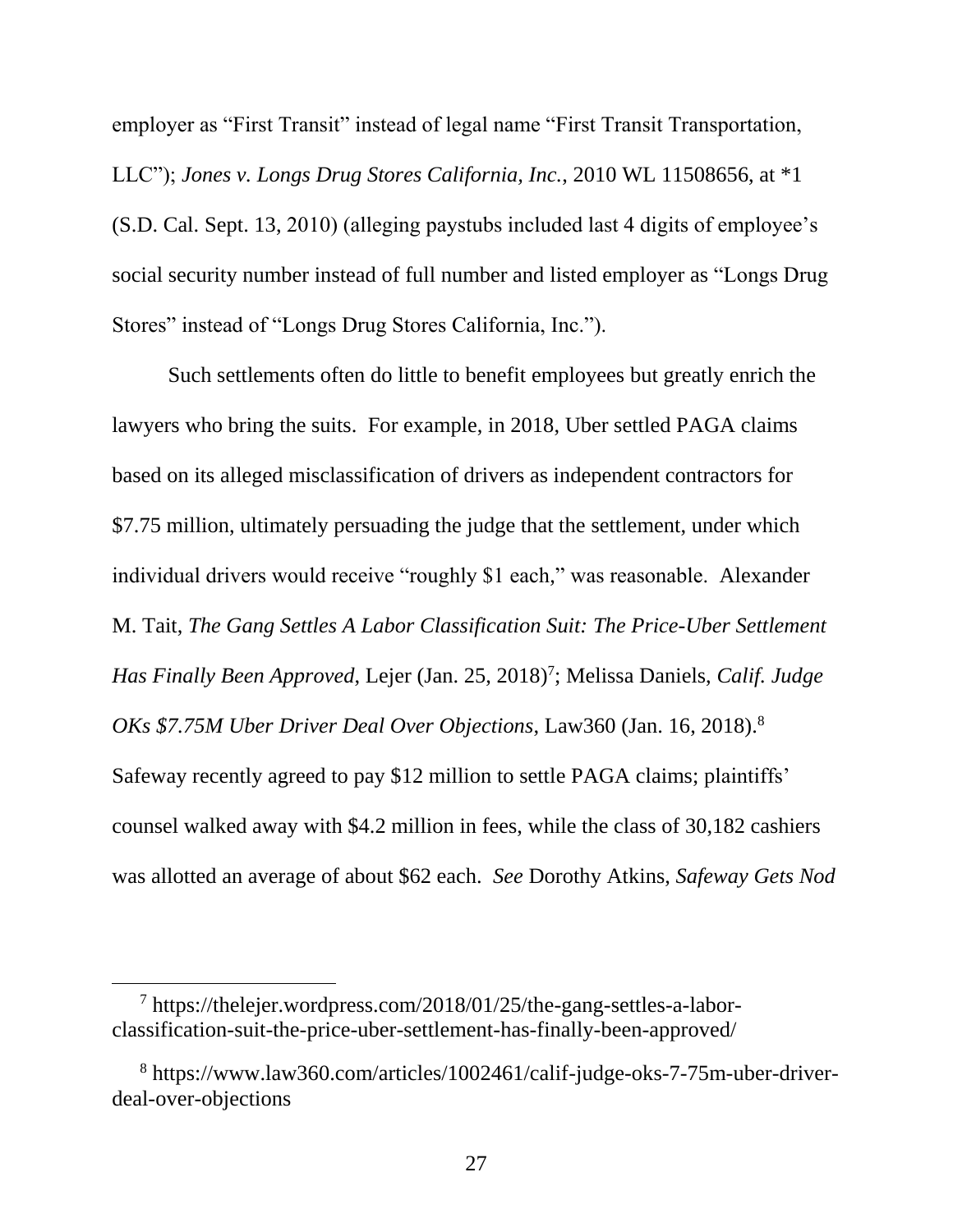for \$12M PAGA Deal Ending Seating Suit, Law360 (Oct. 18, 2019).<sup>9</sup> Safeway previously settled PAGA claims related to allegedly inaccurate pay stubs for \$1.45 million, of which plaintiffs' counsel sought to recover up to \$483,333. The workers would receive an average of \$23.19. *See* Dorothy Atkins, *Safeway's \$1.45M PAGA Deal Over Pay Stubs Gets Initial OK*, Law360 (Aug. 16, 2019).<sup>10</sup> In 2018, Target paid \$9 million to settle several PAGA suits, \$3.9 million of which was allocated to attorneys' fees while 90,000 cashiers were left to share the \$1.2 million that remained after attorneys' fees and costs and named plaintiff awards were deducted and the LWDA's share was taken out—an average of about \$13 each. *See* Dorothy Atkins, *Target's \$9M PAGA Deal Ending Seating Suits OK'd*, Law360 (July 24, 2018).<sup>11</sup> Walgreens settled a similar PAGA suit for \$15 million earlier this year, with class counsel collecting \$5.2 million in fees. *See* Dorothy Atkins, *Walgreens' \$15M PAGA Deal Ending Seating Suit Gets OK'd*, Law360  $(Aug. 6, 2019).<sup>12</sup>$ 

<span id="page-35-0"></span><sup>9</sup> https://www.law360.com/corporate/articles/1211009/safeway-gets-nod-for-12m-paga-deal-ending-seating-suit

<span id="page-35-1"></span><sup>10</sup> https://www.law360.com/articles/1189549/safeway-s-1-45m-paga-deal-overpay-stubs-gets-initial-ok

<span id="page-35-2"></span><sup>11</sup> https://www.law360.com/articles/1066403/target-s-9m-paga-deal-endingseating-suits-ok-d

<span id="page-35-3"></span><sup>12</sup> [https://www.law360.com/articles/1185801/walgreens-15m-paga-deal-ending](https://www.law360.com/articles/1185801/walgreens-15m-paga-deal-ending-seating-suit-gets-ok-d)[seating-suit-gets-ok-d](https://www.law360.com/articles/1185801/walgreens-15m-paga-deal-ending-seating-suit-gets-ok-d)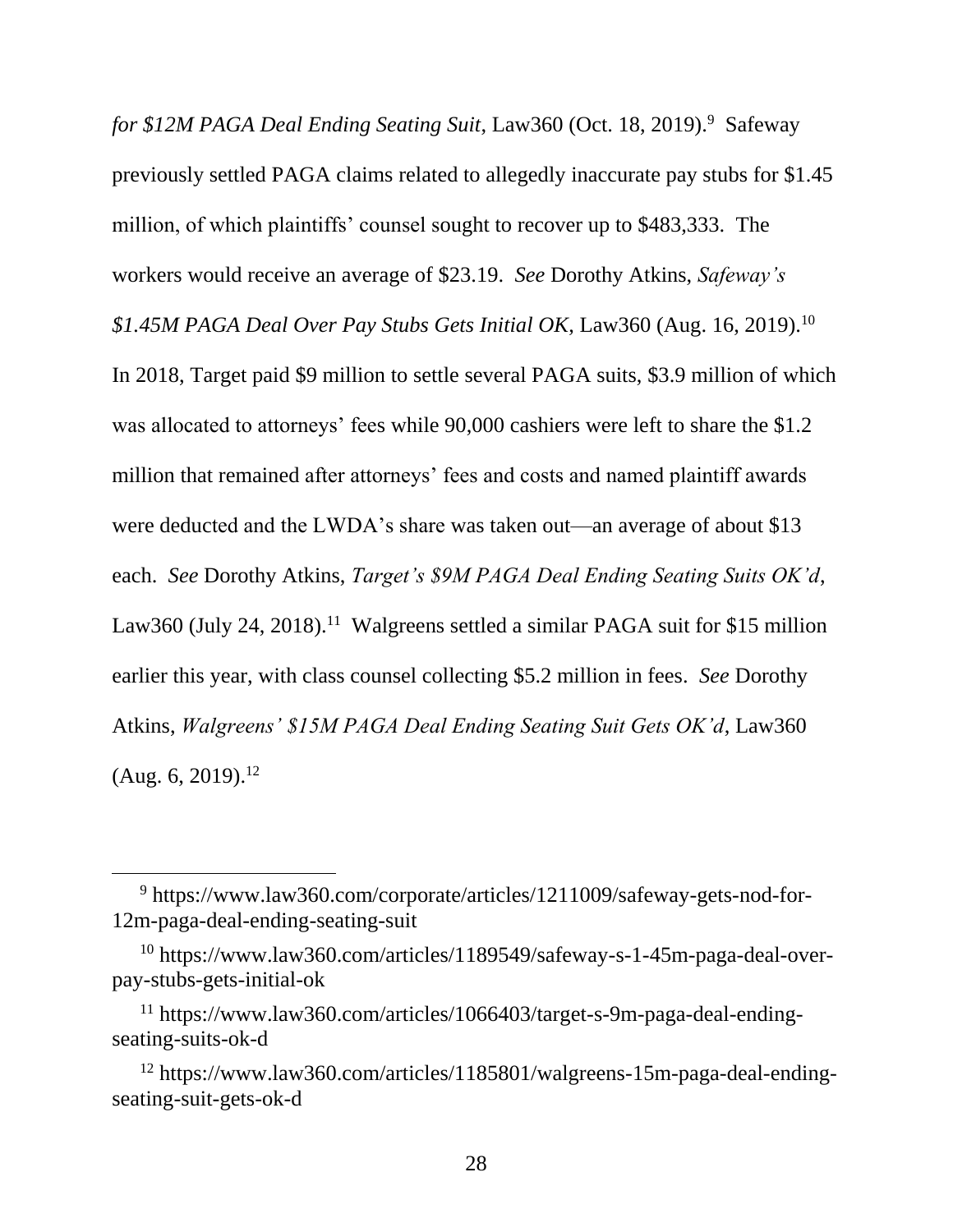A full solution to these problems, of course, ultimately rests with the California Legislature. The Legislature took a small step in that direction in 2018 when it passed a bill creating a carve-out barring certain construction-industry workers from bringing PAGA claims, responding to concerns that although "PAGA was a well-intentioned law," "it has, in many cases, become another form of litigation abuse by unscrupulous lawyers." AB 1654, Analysis of S. Comm. on Labor and Industrial Relations (June 18, 2018); *see* Cal. Labor Code § 2699.6. But unless and until more comprehensive state-law reforms are adopted, the high risk of abuse in PAGA actions underscores the importance of diligently enforcing the requirements of Article III and ensuring that the Labor Code is not interpreted in an overbroad manner that ignores the plain meaning of its text.

#### <span id="page-36-1"></span>**CONCLUSION**

<span id="page-36-0"></span>For the reasons stated above, the judgment below should be reversed.

Steven P. Lehotsky Jonathan D. Urick U.S. CHAMBER LITIGATION CENTER 1615 H Street, N.W. Washington, D.C. 20062 (202) 463-5337

*Counsel for Amicus Curiae Chamber of Commerce of the United States of America*

Dated: October 28, 2019 Respectfully submitted,

/s/Anton Metlitsky Anton Metlitsky O'MELVENY & MYERS LLP Times Square Tower 7 Times Square New York, N.Y. 10036 (212) 326-2000

Deanna M. Rice O'MELVENY & MYERS LLP 1625 Eye Street, N.W. Washington, D.C. 20006 (202) 383-5300

*Counsel for Amici Curiae*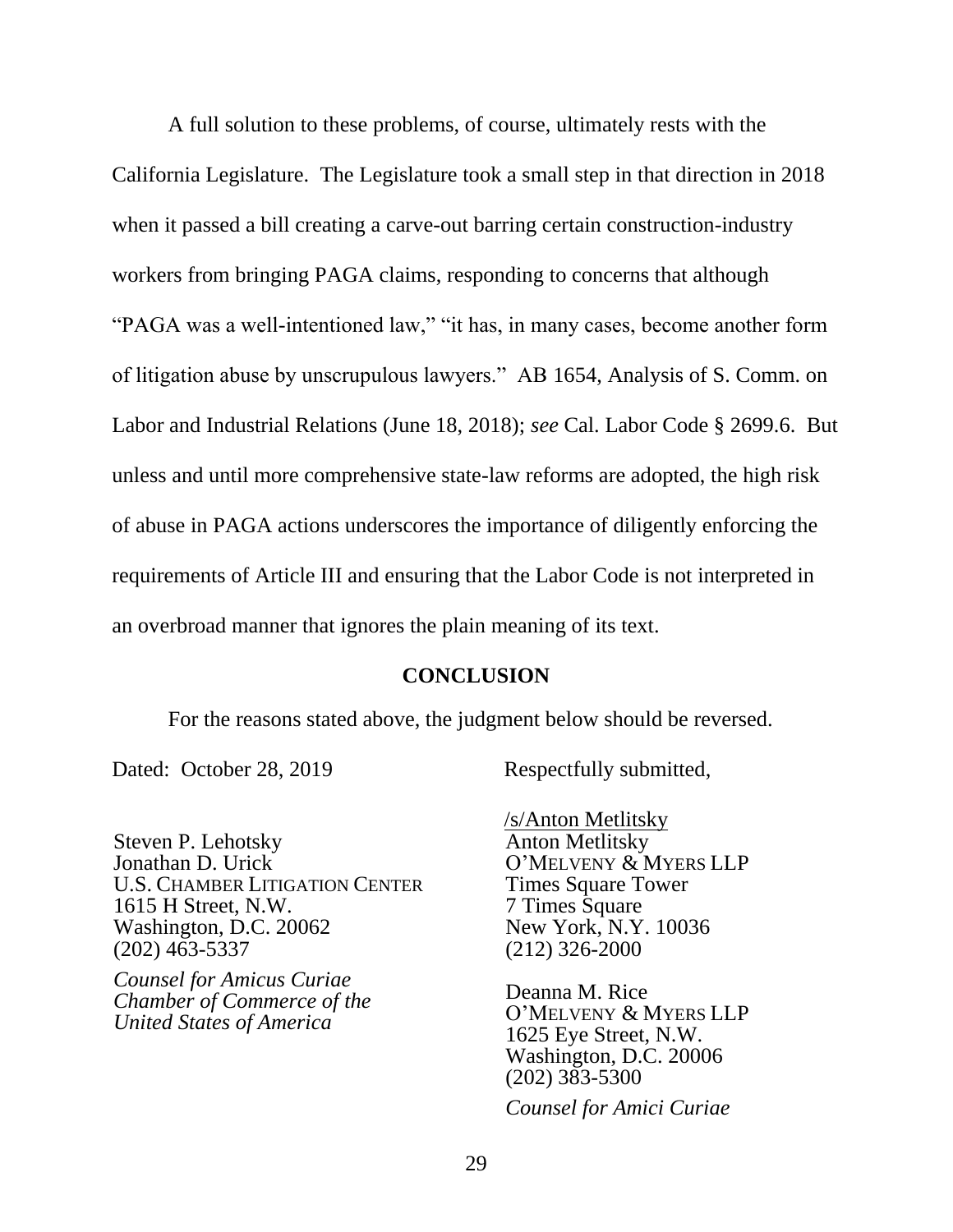Stephanie Martz NATIONAL RETAIL FEDERATION 1101 New York Avenue, N.W. Washington, D.C. 20005 (202) 783-7971

*Counsel for Amicus Curiae National Retail Federation*

Deborah R. White RETAIL LITIGATION CENTER, INC. 1700 N. Moore Street Suite 2250 Arlington, Va. 22209 (703) 600-2067

*Counsel for Amicus Curiae Retail Litigation Center, Inc.*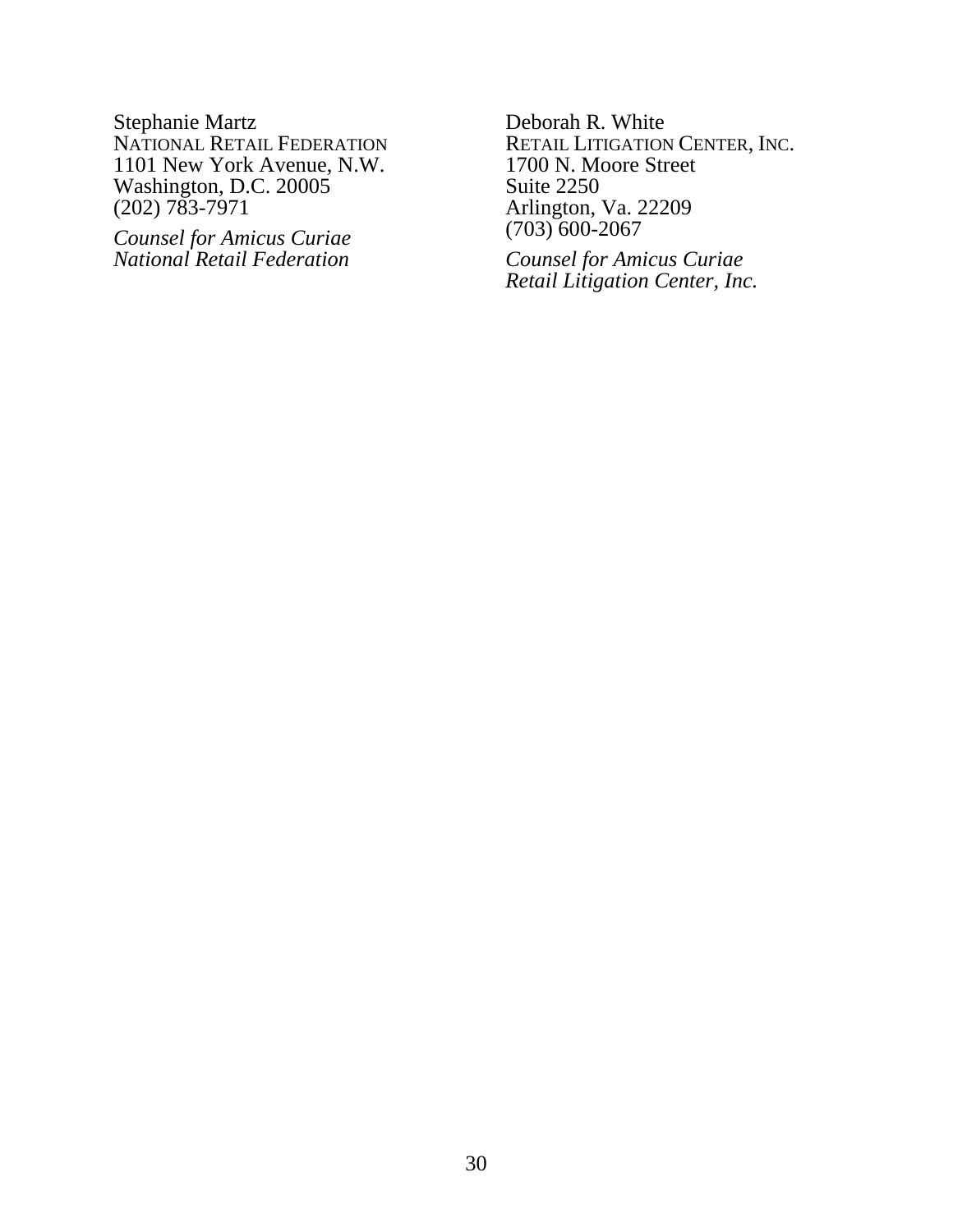# **UNITED STATES COURT OF APPEALS FOR THE NINTH CIRCUIT**

#### **Form 8. Certificate of Compliance for Briefs**

*Instructions for this form: http://www.ca9.uscourts.gov/forms/form08instructions.pdf*

**9th Cir. Case Number(s)** 19-16184

I am the attorney or self-represented party.

**This brief contains** | 6,860 words, excluding the items exempted 6,860

by Fed. R. App. P. 32(f). The brief's type size and typeface comply with Fed. R.

App. P.  $32(a)(5)$  and  $(6)$ .

I certify that this brief *(select only one)*:

- $\circ$  complies with the word limit of Cir. R. 32-1.
- is a **cross-appeal** brief and complies with the word limit of Cir. R. 28.1-1.
- is an **amicus** brief and complies with the word limit of Fed. R. App. P.  $\odot$ 29(a)(5), Cir. R. 29-2(c)(2), or Cir. R. 29-2(c)(3).
- is for a **death penalty** case and complies with the word limit of Cir. R. 32-4.
- complies with the longer length limit permitted by Cir. R. 32-2(b) because  $\bigcap$ *(select only one):*
	- $\circ$  it is a joint brief submitted by separately represented parties;
	- $\circ$  a party or parties are filing a single brief in response to multiple briefs; or
	- $\circ$  a party or parties are filing a single brief in response to a longer joint brief.
- $\circ$  complies with the length limit designated by court order dated
- $\circ$  is accompanied by a motion to file a longer brief pursuant to Cir. R. 32-2(a).

**Signature** | s/ Anton Metlitsky

Date  $\vert$ Oct 28, 2019

*(use "*s/[typed name]*" to sign electronically-filed documents)*

*Feedback or questions about this form? Email us at forms@ca9.uscourts.gov*